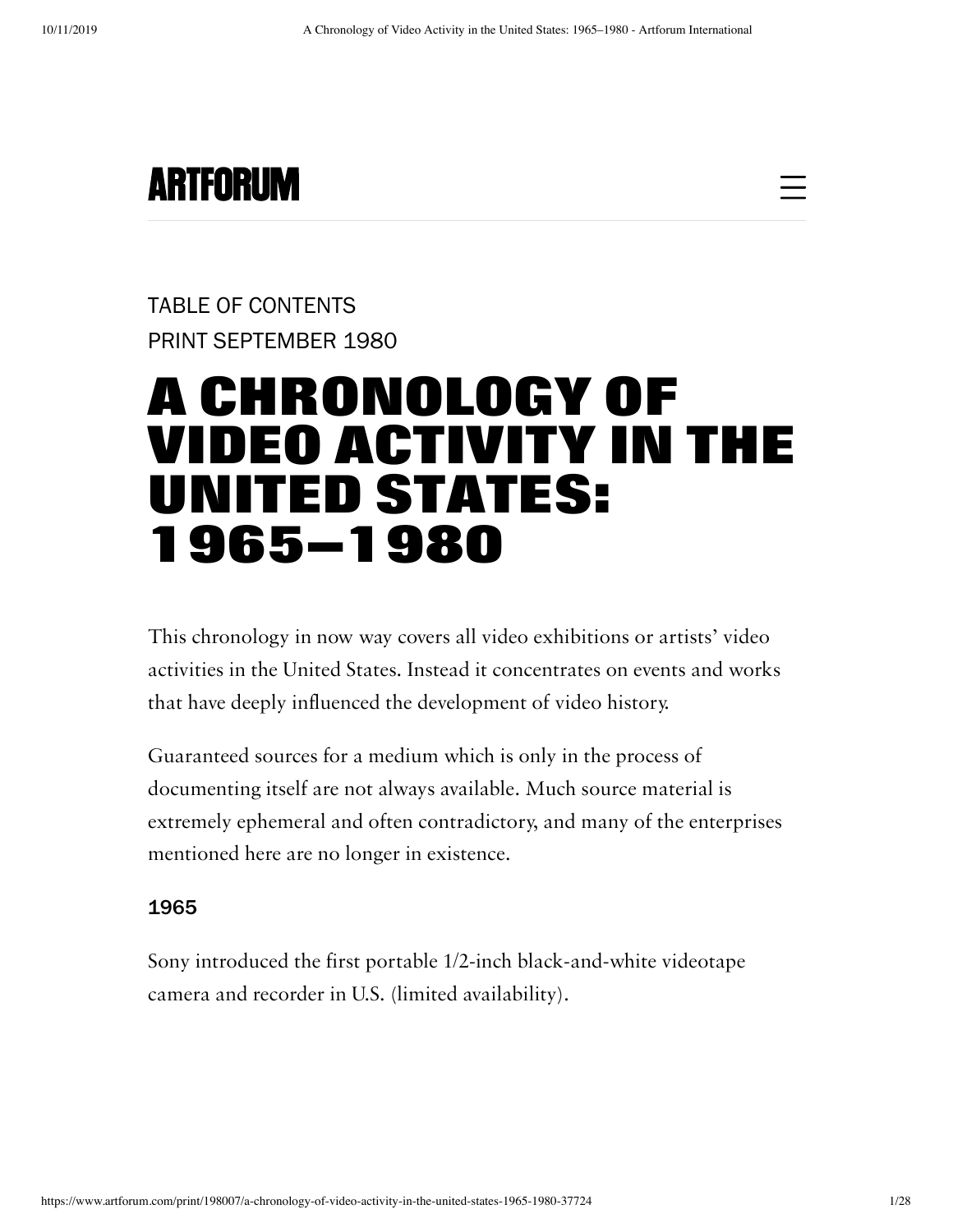"Third Annual New York Avant-Garde Festival." Judson Hall, New York City. Included video sculpture by Nam June Paik.

Café au Go Go, New York City. First use of Sony Portapak by video artist in U.S.

"Electronic Art," Nam June Paik, Bonino Gallery, New York City, Paik's first American gallery exhibition.

"New Cinema Festival I," Filmmakers Cinemathèque, New York City. Included videotapes by Nam June Paik, with Charlotte Moorman, John Brockman, organizer.

### 1967

Sony 1/2-inch black and white portable videotape recorder and Portapak camera marketed for commercial sale in U.S.

Electronic Blues, Nam June Paik. Viewer participation video installation in "Lights in Orbit" exhibition, Howard Wise Gallery, New York City.

Experimental Television Workshop. KQED TV, San Francisco., Calif., established with Rockefeller Foundation grant. 1969 renamed National Center for Experiments in Television at KQED-TV, funded by Corporation for Public Broadcasting and National Endowment for the Arts. Brice Howard, director, 1976 closed.

WBGH-TV Boston, Mass. inaugurated Artist-in-Residence Program with Rockefeller Foundation grant.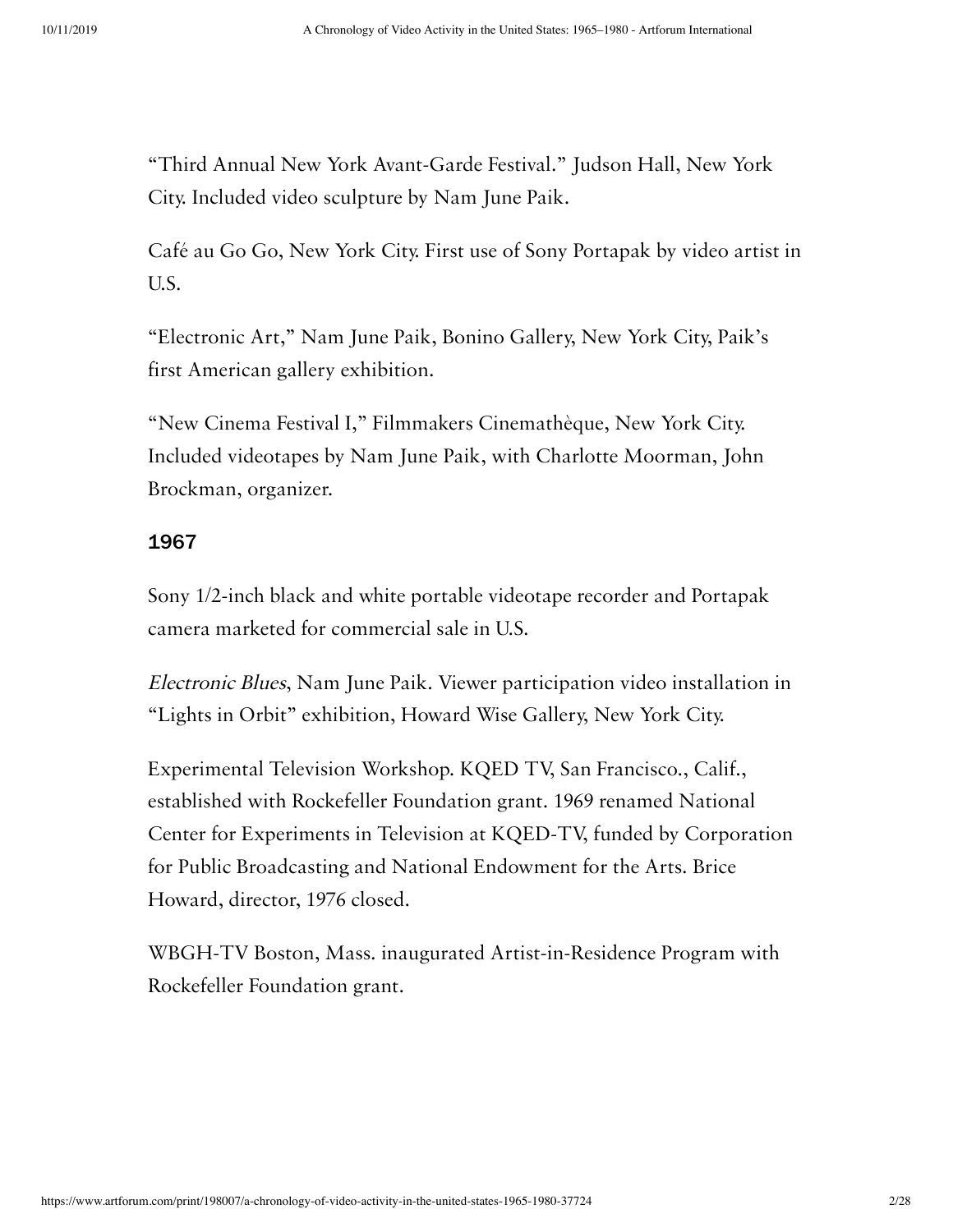"Bruce Nauman," Nicholas Wilder Gallery. Los Angeles Calif. Installation with video.

#### 1968

Young Filmmakers/Video Arts. New York City Educational organization with training services, workshops, production, and post-production facilities. Originated 16mm film unit for Lower East Side adolescents. Rodger Larson, director. 1971 initiated Media Equipment Resource Center (MERC), equipment loan service for artists and organizations. Jaime Caro. Merc director until 1974. Suzanne Langle 1975–77. 1977 MERC reorganized as access services, with T.V. studio equipment loan, post-production divisions. "The Machine as Seen at the End of the Mechanical Age," The Museum of Modern Art, New York City, Pontus Hulten, director. Included Nam June Paik's Nixon Tape, McLuhan Caged and Lindsay Tape on tape loop device, first major museum exhibition to include video art.

Sorcery, Loren Sears and Robert Zagone Program using special effects imagery. Experimental Television Workshop, KQED TV, San Francisco, Calif,

"Electronic Art II," Nam June Paik, Bonino Gallery, New York City.

Promedia, New York City, First video production group in New York, with David Cort, Frank Gillette, Howard Guidstadl, Howard Simon.

Ant Farm, San Francisco, Calif. artists media/architecture group, Chip Lord and Douglas Michels, founders, 1971. Curtis Schneier joined.

Land Truth Circus, San Francisco, Calif. experimental video collective, 1972 renamed Truthco. 1975 became T.R. Ufico, Diane Hall, Doug Hall, Jody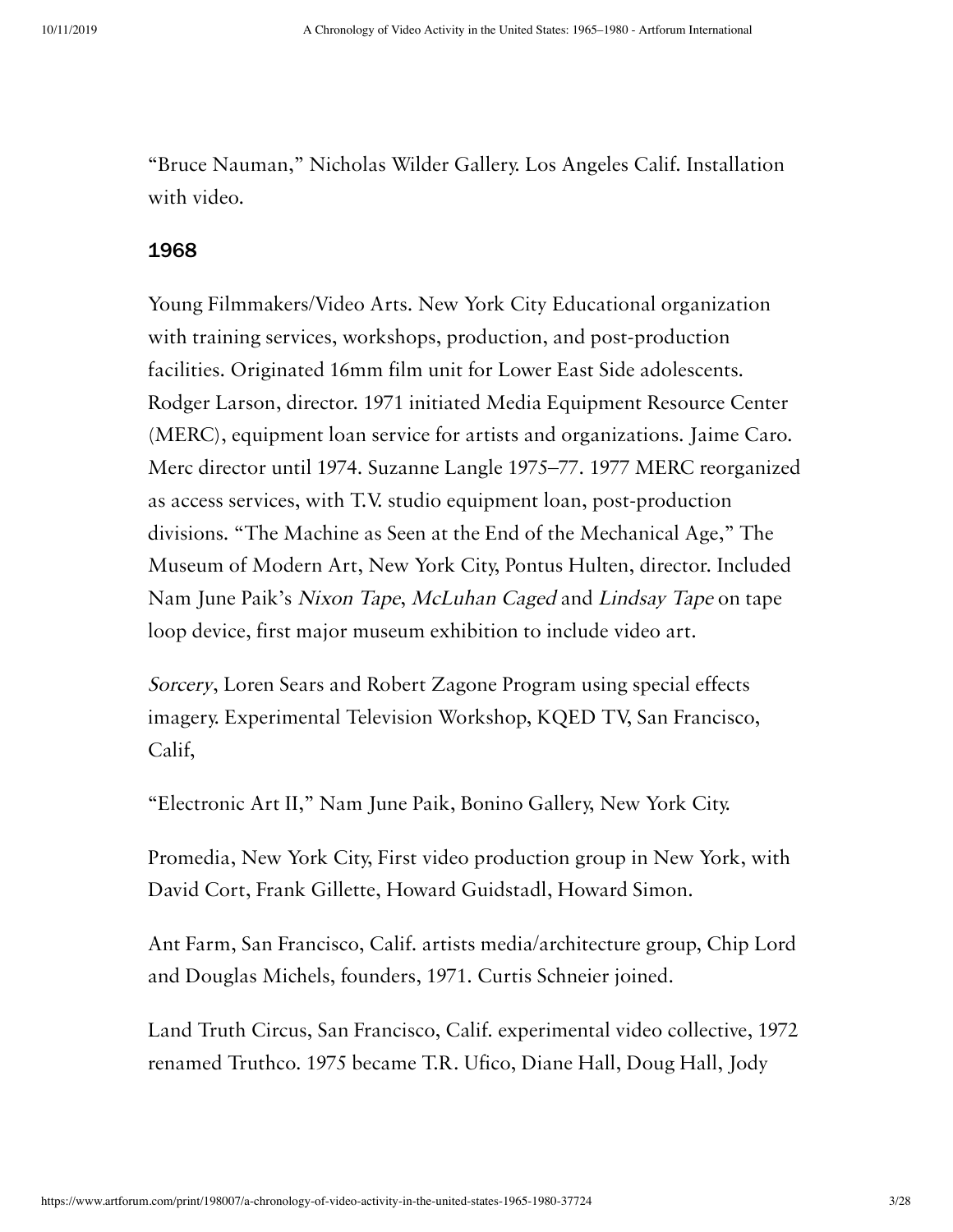Proctor, original members.

#### 1969

Videofreex, New York City, experimental video group, Skip Blumberg, Nancy Cass, David Cort, Bart Friedman, Gigliotti, Chuck Kennedy, [...] Ann Woodward, among original members. 1971 moved to Lainesville N.Y. and began media center, Media Bus, and weekly broadcast program.

"Television as a Creative Medium," Howard Wise Gallery, New York City, First American gallery exhibition devoted entirely to video art. Works by Serge Boutourline, Frank Gillette and Ira Schneider, Nam June Paik (with Charlotte Moorman), Earl Reiback, Paul Ryan, John Seery, Eric Siegel, Thomas Tadlock, Aldo Tambellini, Joe Weintraub.

"Dennis Oppenheim," John Gibosn Gallery, New York City. Exhibition devoted primarily to videotapes.

"Bruce Nauman," Leo Castelli Gallery, New York City. Included videotapes and holograms.

Global Village, New York City, Video collective media center, and independent video production group, John Reily, and Rudi Stern, founders.

Raindance Foundation, New York City, Collective for research and development of video as creative and communications medium. Frank Gillette, Paul Ryan, Ira Schneider, Michael Shamberg, among original members.

"The Medium is the Medium," WBGH-TV, Boston, Mass. Fred Barzyk, producer, 30-minute program with works by Allan Kaprow, Nam June Paik,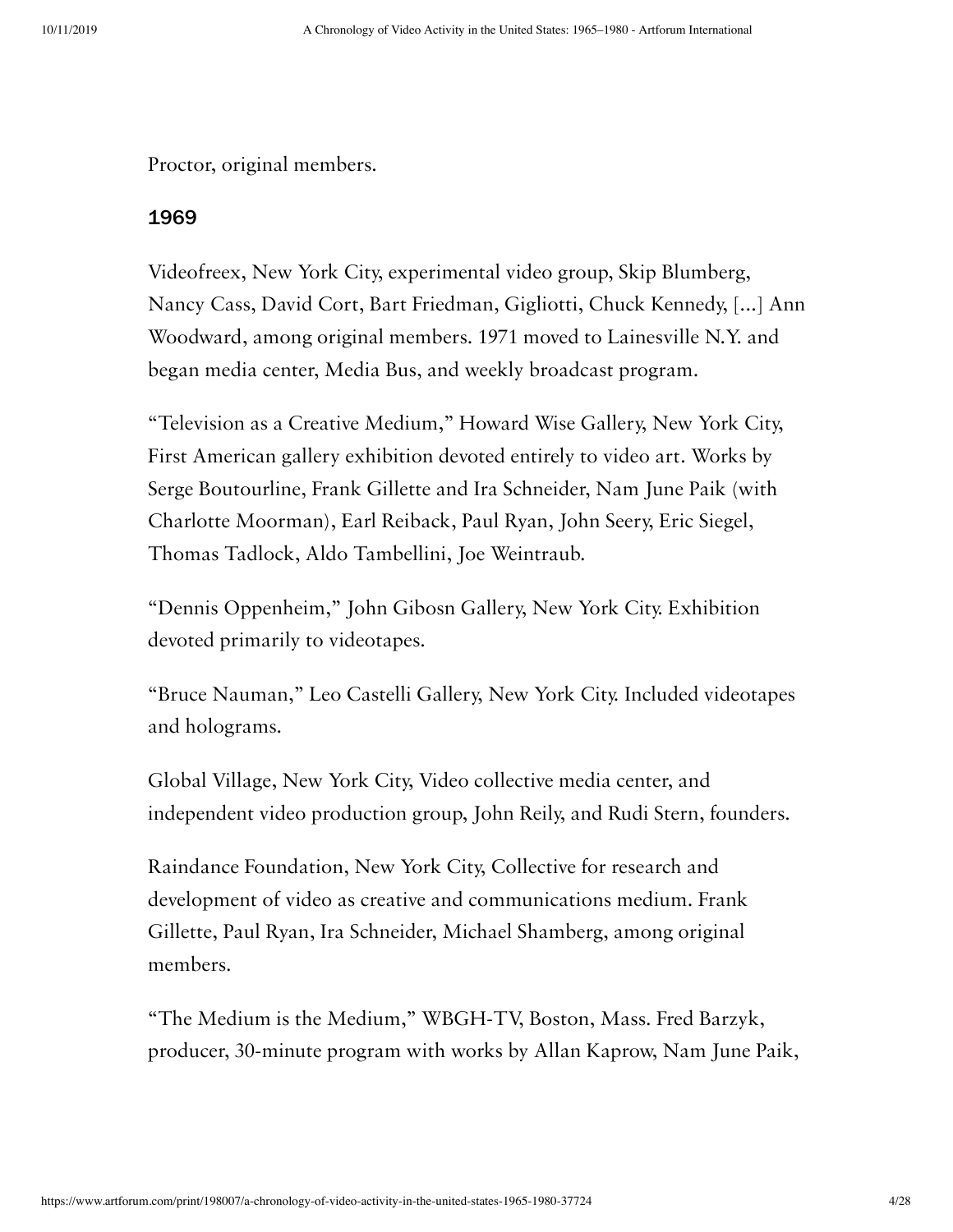Otto Piene, James Seawright, Thomas Tadlock, Aldo Tambellini.

"Subject to Change," Don West, producer SQN Productions for CBS. Never aired program with videotapes by members of Videofreex and Eric Siegel.

#### 1970

Sony introduced 1/2-inch color portable videotape recorder.

"Vision and Television," Rose Art Museum, Brandeis University, Waltham, Mass., Russell Connor, organizer. First American museum exhibition devoted entirely to video art. Works by Frank Gillette, Tod Kraynik, Les Levine, Eugene Mattingly, Nam June Paik and Charlotte Moorman, John Reilly, and Rudi Stern, Paul Ryan, Ira Schneider, Eric Siegel, Aldo Tambellinii, Jud Yalkut, USCO Intermedia, Videofreex, Joe Weintraub.\_

Radical Software, alternative video magazine, Phyllis Gershuny, Beryl Korot, Ira Schneider, Michael Shamberg, founders. Published by Raindance Foundation, New York City. Functioned as information channel and data outlet for distribution and exchange of video works from 1970–1974.

The Museum of Conceptual Art (MOCA) San Francisco, Calif. Alternative museum created as education and sociopolitical organization for performance and multimedia art. Tom Marioni, founder.

Violence Sonata, Stan Vanderbeek, WGBH-TV. Boston, Mass., Artist-in-Residence Program. Videotape, film, live performance, studio, and phone-in audience participation on theme of violence.

"Information," The Museum of Modern Art, New York City, Kynaston McShine, director. Exhibition included videotapes and video installations by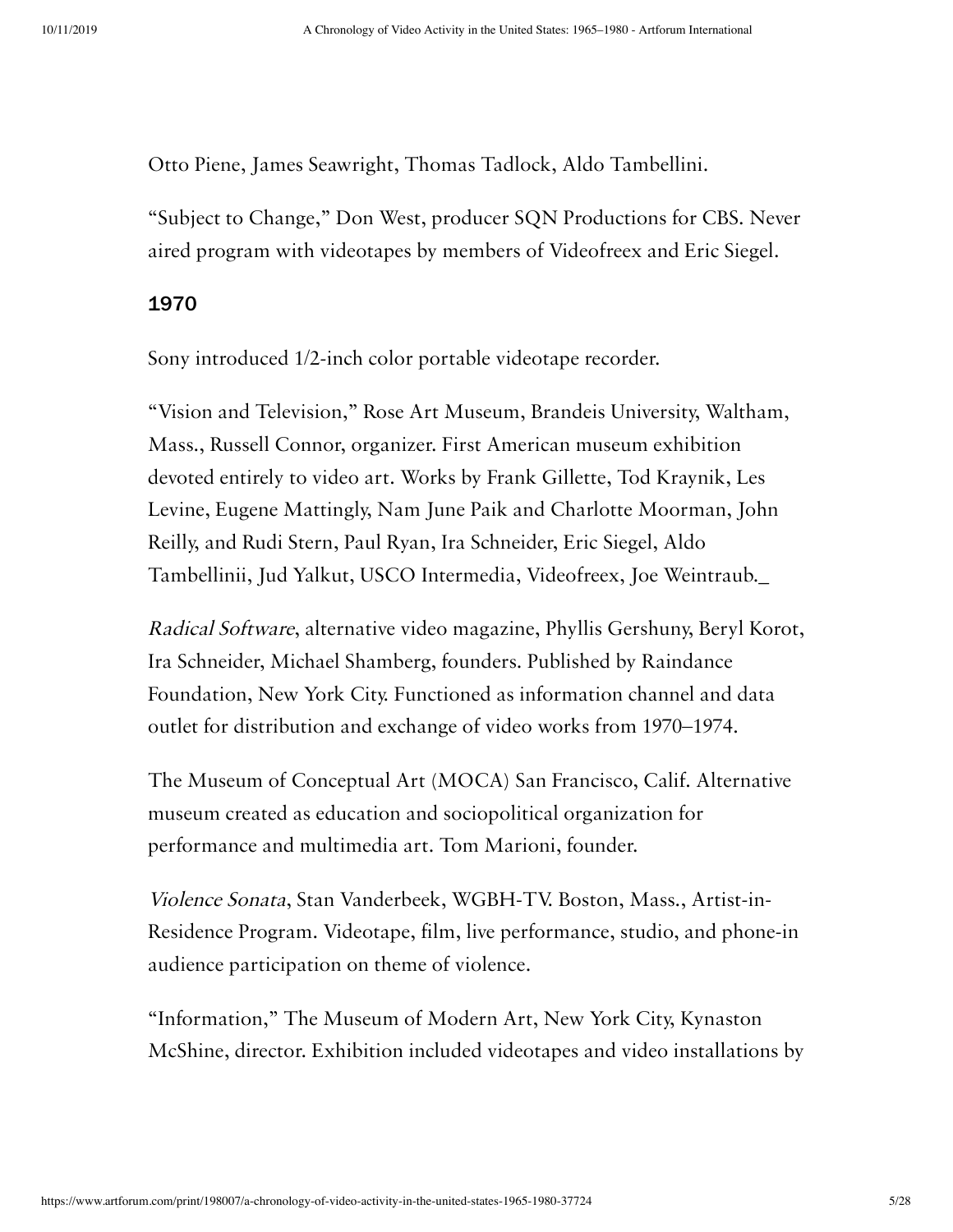artists from U.S., Europe, Latin America.

"Body Works," The Museum of Conceptual Art, San Francisco, Calif. Willoughby Sharp, organizer. Videotapes by Vito Acconci, Terry Fox, Dennis Oppenheim, Keith Sonnier, William Wegman.

Alternative Media Conference, Goddard College, Vt.

People's Video Theater, New York City, Alternative Videojournalism collective emphasizing community video. Judy Fiedler, Elliot Glass, Howard Gudstadt, Ben Levine, Ken Marsh, Elaine Milosh, organizers.

Video Free America, San Francisco, Calif., video group with post-production and screening facilities. Arthur Ginsburg, and Skip Sweeney, founders.

Nam June Paik and Shuya Abe developed Paik-Abe Video Synthesizer while Artists-in-Residence at WGBH-TV, Boston, Mass. Simultaneously and independently, Stephen Beck developed Direct Video Synthesizer at National Center for Experiments in Television, San Francisco, Calif., and Eric Siegel developed Electronic Video Synthesizer, New York City.

New York State Council on the Arts formed Television/Media Program.

Expanded Cinema, Gene Youngblood. Published by E.P. Dutton, New York: First book covering video art.

Avalanche, magazine devoted to avant-garde art, with coverage of video activity. Liza Bear, editor. Willoughby Sharp, publisher. Last issue: Summer 1976.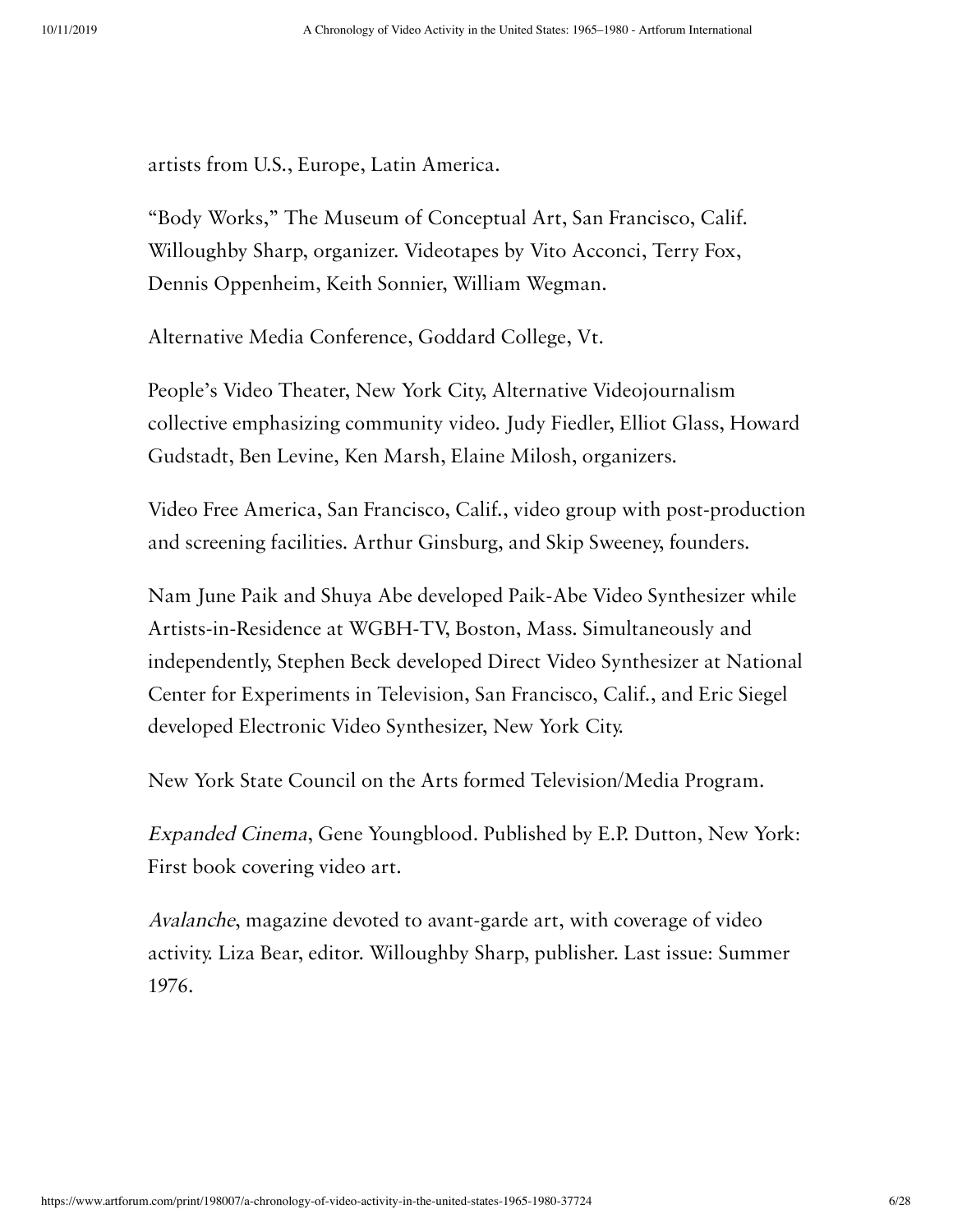Synapse Video Center, Syracuse, N.Y. Video production group and postproduction center (Formerly University Union Video).

Media Access Center, in association with Portola Institute, Menlo Park, Calif. Alternative television resource emphasizing community and high school video programs. Pat Crowley, Richard Kletter, Allen Rucker, Shelley Surpin, original members.

#### 1971

Open Channel, New York City. Organization for development of public access to television.

The Kitchen Center for Music and Video (originally The Electronic Kitchen). New York City. Exhibition and performance center for electronic arts at Mercer Arts Center. Steina and Woody Vasulka, founders. In 1974, relocated to Broom Street. Video Program directors: Steina and Woody Vasulka (1971–72), Shridhar Bapat('72–73), Carlota Schoolman ('74–'76), Roselee Goldberg ('77–'78); Tom Bowes and Jackie Kain ('79–present). Kitchen directors: Steina and Woody Vasulka (1971–72), Robert Stearns, ('72–'78), Mary MacArthur ('78–present).

Alternate Media Center, School of the Arts, New York University, Red Burns, and George Stoney, founders; Funding from John and Mary Markel Foundation to explore new uses of non-broadcast telecommunication.

The Rhode Island School of Design, Providence, R.I.; Southern Methodist University, Dallas, Tex.; and Southern Illinois University, Edwardsville, Ill., established experimental video centers.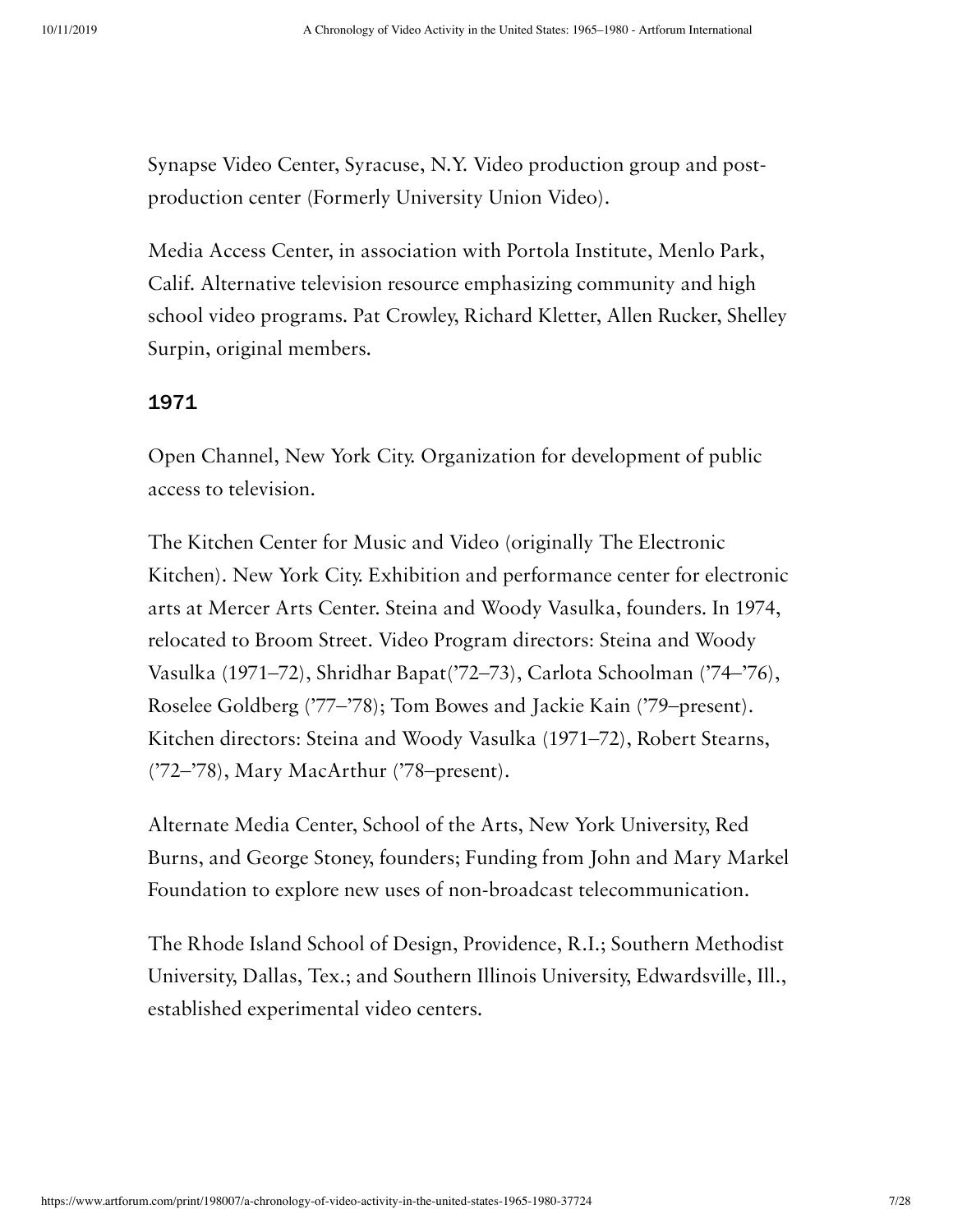Everson Museum, Syracuse, N.Y., established first video department in an American museum. Among first exhibitions was "Westcoast Video I," with works by George Boiling, Terry Fox, Howard Fried, Paul Kos, William Wegman. David Ross, video curator.

Electronic Arts Intermix, New York City, founded by Howard Wise to sponsor other organizations, including The Kitchen and the annual Avant-Garde Festival, in presentation and research of video as a medium of personal expression and communication. In 1972 expanded to include editing/post-production facility, and in 1973 inaugurated Artists' Videotape Distribution Service.

National Endowment for the Arts Initiated Public Media Program.

Ithaca Video Projects, Ithaca, N.Y. Organization for promotion of electronic communication. Philip Mallory Jones, founding director, Center for Experimental Television, Binghamton, N.Y. Production and post-production center emphasizing synthesized and computer imagery. 1979 moved to Oswego, N.Y. Ralph Hocking, director.

"Ten Video Performances," Finch College Museum of Contemporary Art, New York City. Elaine Varian, organizer. Works by Vito Acconci, Peter Campus, Douglas Davis, Dan Graham, Alex Hay, Bruce Nauman, Claes Oldenburg, Nam June Paik, Robert Rauschenberg, Steve Reich, Eric Siegal, Simone Whitman.

"Projects: Keith Sonnier," The Museum of Modern Art, New York City. Environmental video installation; first "Projects" exhibition at the Museum.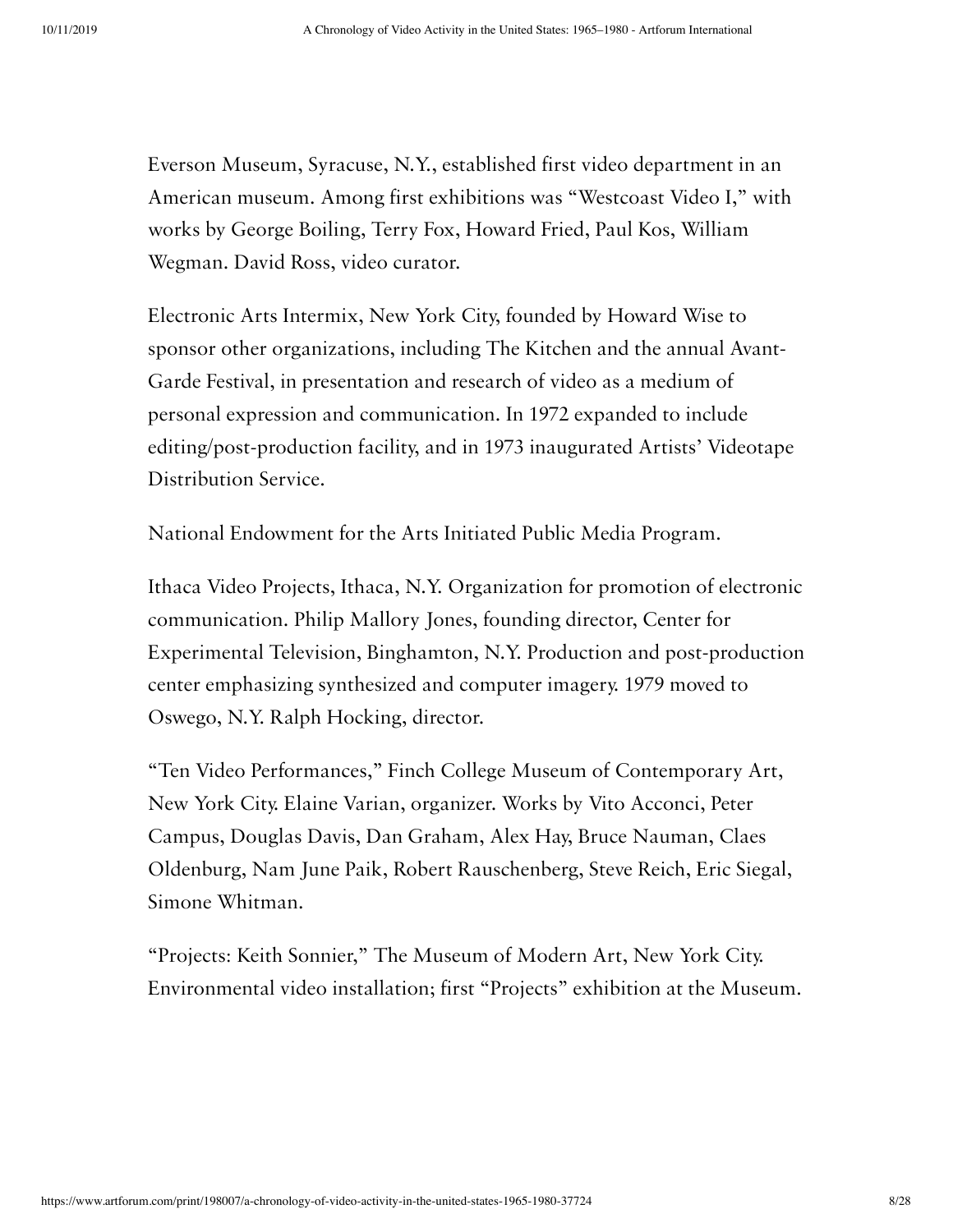"Electronic Art III," Nam June Paik and Shuya Abe, Bonino Gallery, New York City. Exhibition with Paik-Abe Video Synthesizer.

"Juan Downey: With Energy Beyond These Walls," Everson Museum of Art, Syracuse N.Y. Video installation.

Guerrilla Television, Michael Shamberg and Raindance Corporation (Frank Gilette, Beryl Korot, Paul Ryan, Ira Schneider). Published by Holt, Rinehart, and Winston, New York City. Manual and journal of alternative T.V. with graphics by Ant Farm.

Artists Television Workshop. WNET-TV. New York City, established to support experimental projects by independent videomakers. Jackie Casson, director. 1972, The Television Laboratory at WNET/Thirteen founded with grants from Rockefeller Foundation and New York State Council on the Arts, 1972 Artist-in-Residence Program also established. David Loxton, director; Carol Brandenburg, associate director.

Non-Camera Images, Stephen Beck. National Center for Experiments in Television. KQED-TV, San Francisco, Calif. Program produced on Beck's synthesizer.

"A Special Videotape Show," Whitney Museum of American Art, New York City, with New American Filmmakers series. David Bienstock, organizer. Included works by Robert Ashley, Stephen Beck, John Randolph Carter, Douglas Davis, Richard Feliciano, Richard Lowenberg, Nam June Paik, Aldo Tambellini, Steina and Woody Vasulka, Robert Zagone.

### 1972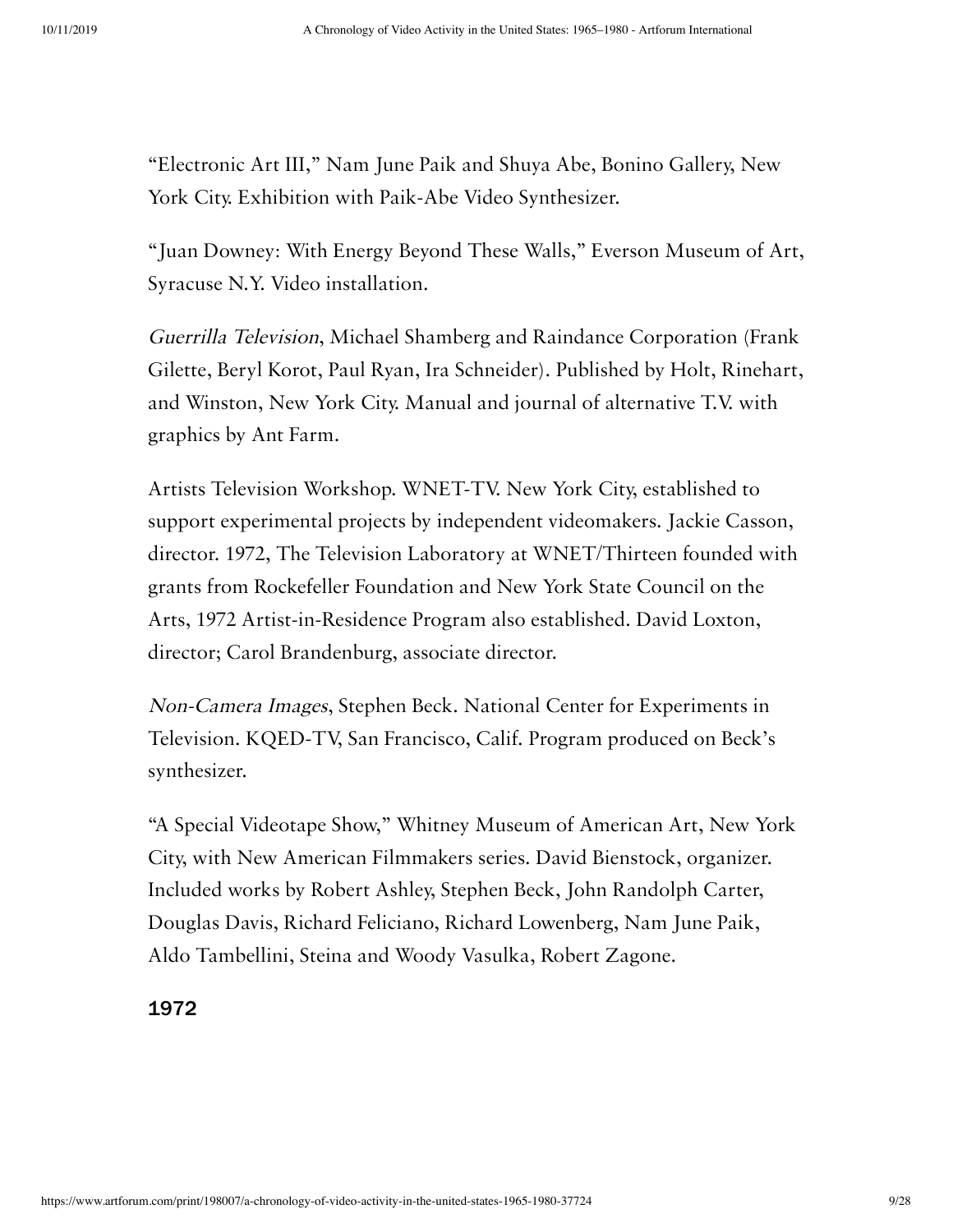Downtown Community Television Center, New York City. Education and production organization, sponsoring video workshops. John Albert and Keiko, Tsuno, founders.

Woodstock Community Video, Woodstock, N.Y. Production center and resource for community-based video material. Ken Marsh, founder.

Top Value Television (TVTV), experimental T.V. documentary group. Formed to provide alternative coverage of Republican and Democratic National Covenentions. Original production by Michael Couzens. Hudson Marquez, Allen Rucker, Michael Shamberg, Tom Weinberg, Megan Williams, and members of Ant Farm, Videofreex, and Raindance video collectives.

Teleprompter Corporation began Public Access Cable Television, New York City.

First "St. Jude Invitational of Video Art, " de Saisset Art Gallery, Santa Clara, Calif. David Ross, organizer. Works by John Baldessari, Lynda Benglis, George Bolling, Douglas Davis, Taka Iimura, Videofreex, William Wegman.

"Women's Video Festival," University of Illinois, Chicago, Ill.

"Douglas Davis: An Exhibition Inside and Outside the Museum," Everson Museum of Art, Syracuse, N.Y. Included videotapes, and live telecast.

"Peter Campus," Bykert Gallery, New York City. Video Installation.

"Nam June Paik," Everson Museum of Art, Syracuse, N.Y. Videotapes, video installations, and performance with Charlotte Moorman.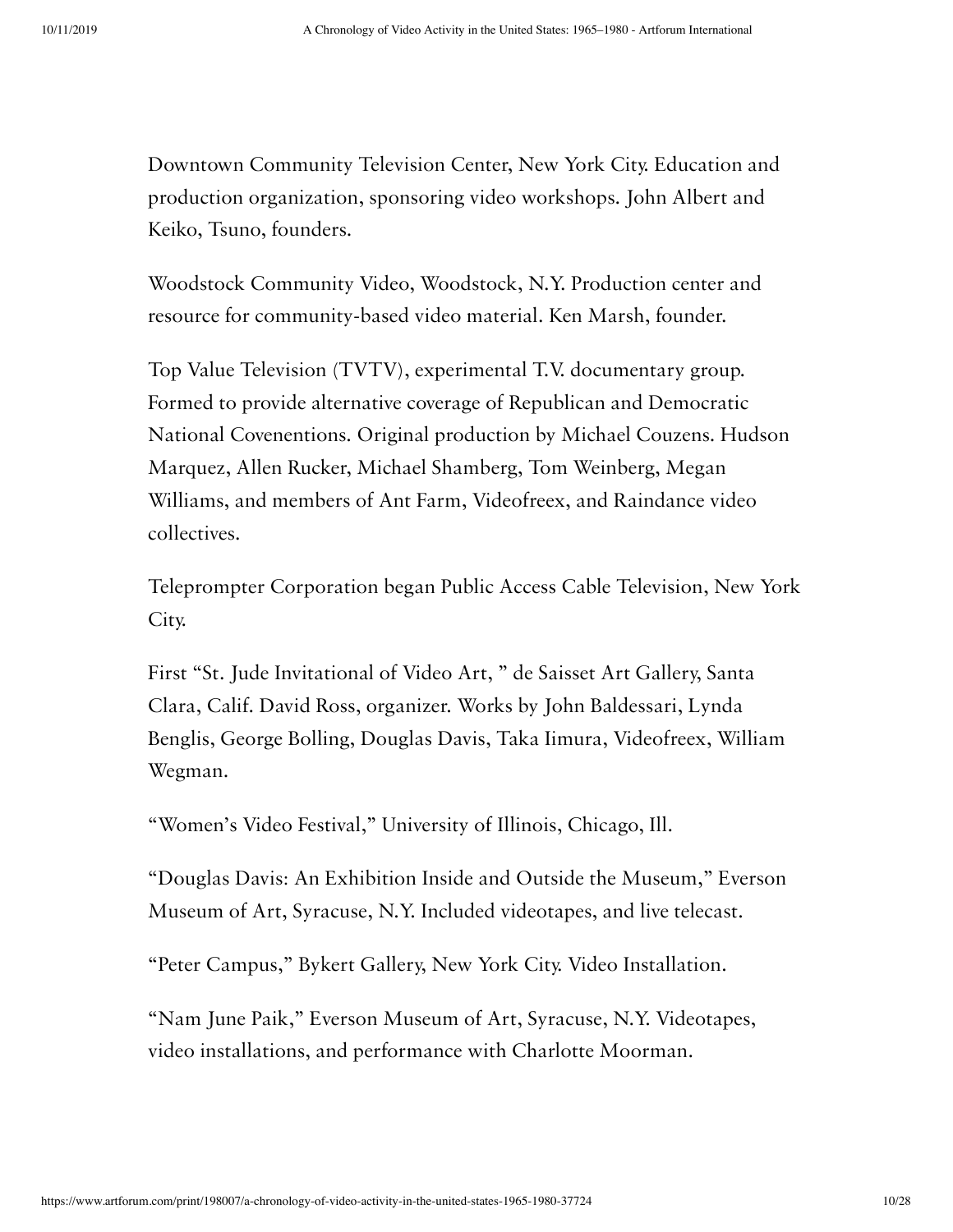Fifi Corday Productions, New York City. Program to assist artists' video projects. Carlota Schoolman, founder.

"Keith Sonnier," Castelli Gallery, New York City. Videotapes.

Castelli-Sonnabend Videotapes and Films, New York City. Leo Castelli and Ileana Sonnabend, founders; Joyce Nereaux, director. Patricia Brundage, director 1977–present.

The Media Study Center, Buffalo, N.Y. Center for videotape production and distribution. Gerald O'Grady, director.

University Community Video, Minneapolis, Minn. Center devoted to documentary video.

Sony marketed standard 1/2-inch color portable videotape recorder, and introduced standard system for 3/4-inch videotape cassettes.

"First Annual Women's Video Festival," The Kitchen, Mercer Arts Center, New York City. Susan Milano, festival director.

Scapemates, Ed Emshwiller, The Television Laboratory at WNET/Thirteen, New York City. Complex mixing of live actors with computer graphics.

First use of 1/2-inch videotape on broadcast T.V. TVTV's coverage of Republican National Convention, Miami, Fla.

"Music Image Workshop," project at WGBH-TV, Boston, Mass., using Paik-Abe Video Synthesizer to produce videotapes, relating music and video imagery. Ron Hays, organizer.

### 1973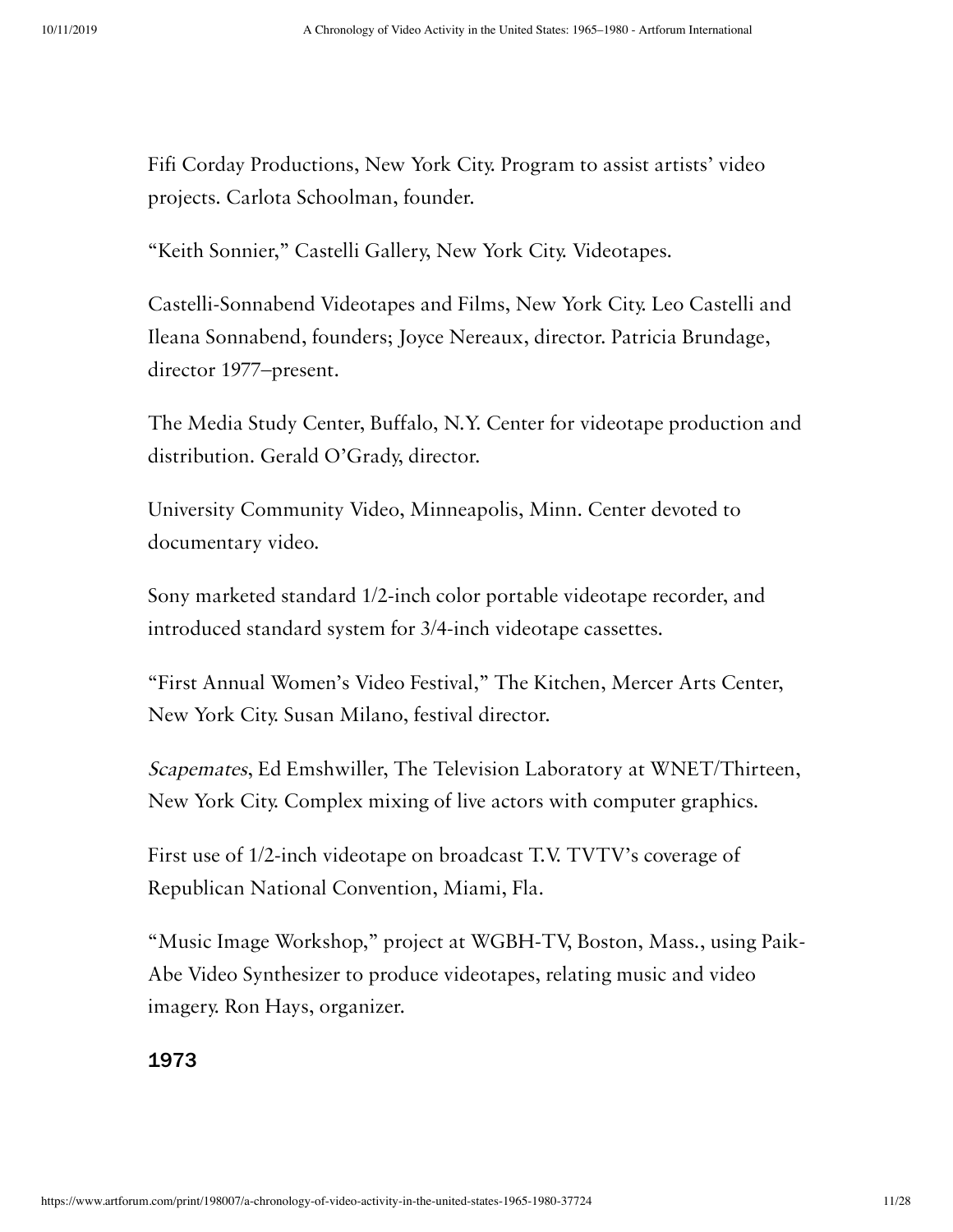Time Base Corrector introduced by Consolidated Video System, making it possible to broadcast small-format imagery.

"Circuit: A Video Invitational," Everson Museum of Art, Syracuse, N.Y. Exhibition with works by 65 artists, circulated to The Henry Gallery, Seattle, Wash.; Greenville County Museum of Art, Greenville, S.C.; Cranbrook Academy of Art, Bloomfield Hills, Mich.; and Kölnischer Kunstverein, Cologne, West Germany. David Ross, organizer.

Association of Independent Video and Filmmakers (AIVF), New York City, Workshops, screening, referral services, 1974. Foundation for Independent Video and Film formed as educational organization.

"William Wegman," Los Angeles County Museum of Art, Los Angeles, Calif. Exhibition included videotapes.

Spaghetti City Video Manual, Videofreex, Praeger Publishers, New York City, Video equipment manual.

"Frank Gillette: Video Process and Meta-Process," Everson Museum of Art, Syracuse, N.Y. One-man show of videotapes and video installations.

"Videola," Don Hallock, San Francisco Museum of Art, San Francisco, Calif. Environmental sculpture for multiple display of synthesized video works, created at National Center for Experiments in Television, KQED-TV. Works by Stephen Beck (with Don Hallock and Ann Turner), William Gwin (with Warner Jepson), Don Hallock.

"Bill Viola: New Video Works," Everson Museum of Art, Syracuse, N.Y.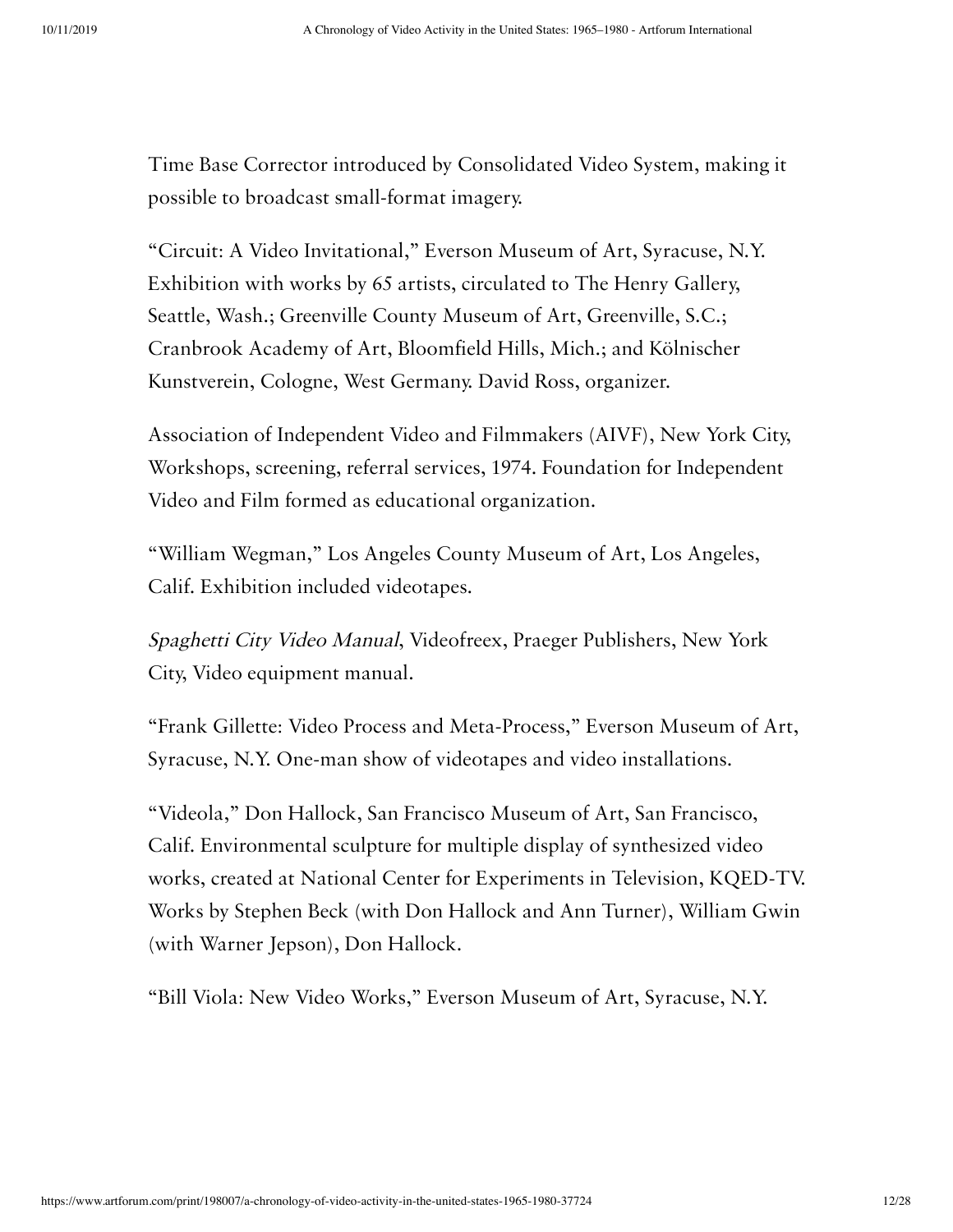"Video Group Show," Leo Castelli Gallery, New York City. Videotapes by Lynda Benglis, Joan Jonas, Paul Kos, Robert Morris, Bruce Nauman, Keith Sonnier, Lawrence Weiner.

Cable Arts Foundation, New York City. Organization for production and distribution of anthology and art series to cable systems, and for encouragement of local arts programming. Russell Connor, founder.

Global Groove, Nam June Paik, The Television Laboratory at WNET/Thirteen. New York City, Videotape with highly edited, synthesized material taken from commercial television.

National Endowment for the Arts awarded first Artists Fellowship for video projects.

### 1974

Cuba, The People, Jon Alpert and Keiko Tsuno. First documentary videotaped with 1/2-inch color camera to be broadcast nationally, aired by Public Broadcasting System. "Collector's Video," Los Angeles County Museum of Art, Los Angeles, Calif. Jane Livingston, organizer. Works by John Baldessari, Peter Campus, Terry Fox, Frank Gillette, Nancy Holt, Joan Jonas, Paul Kos, Richard Landry, Andy Marin, Robert Morris, Bruce Nauman, Richard Serra, Keith Sonnier, William Wegman.

"Open Circuits: The Future of Television," The Museum of Modern Art, New York City: International video conference. Fred Barzyk, Douglas Davis, Gerald O'Grady, Williard Van Dyke, organizers. Included museum educators and curators, cable and educational television producers, artists,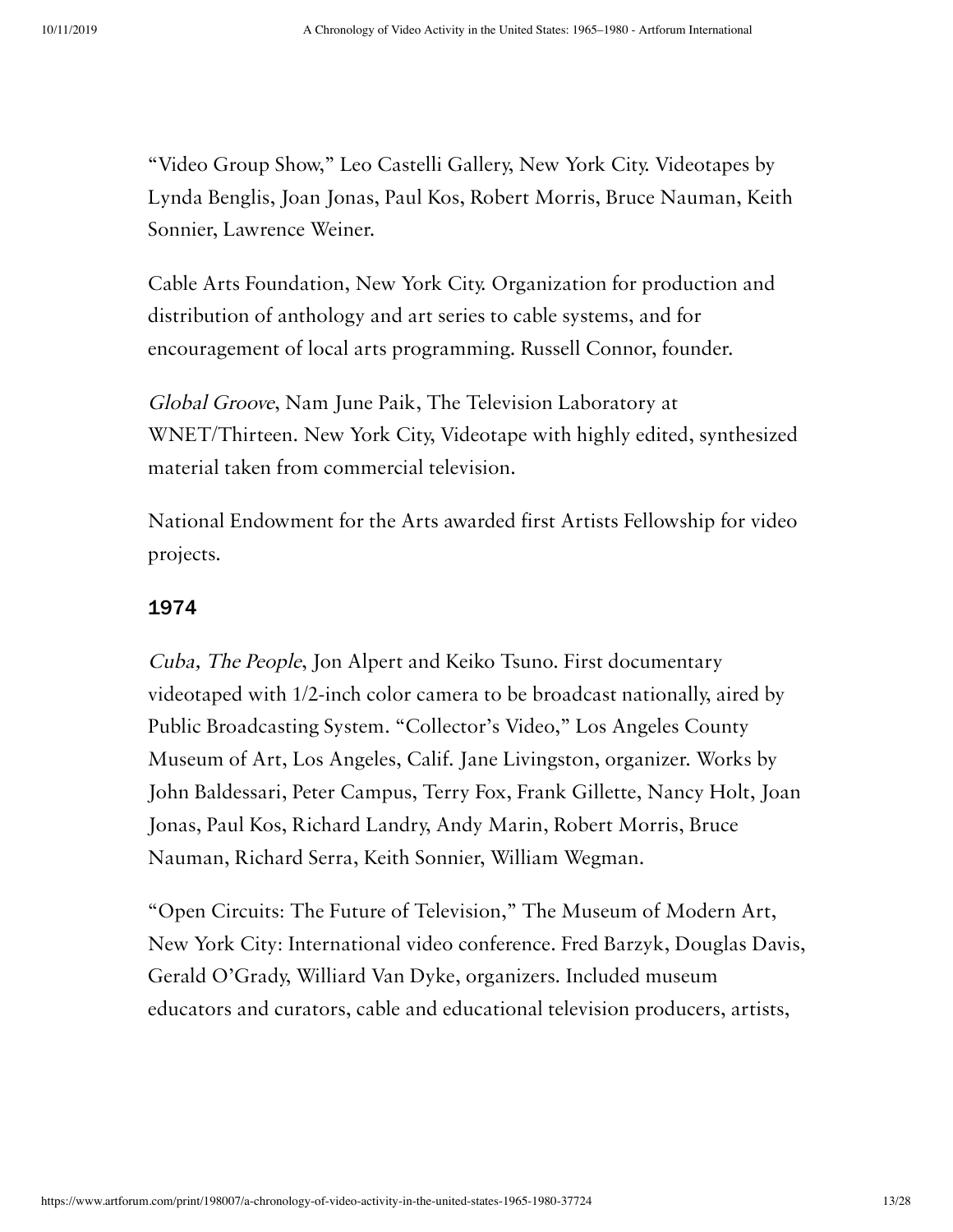and art critics from the U.S., Canada, Latin America, Europe, and Japan with exhibition of videotapes by artists.

Television Workshop, WXXI-TV, Rochester N.Y. Carvin Eison, director.

"Art Now '74," Kennedy Center for the Performing Arts, Washington, D.C. Exhibition included works by 25 video artists.

"Projects: Video," The Museum of Modern Art, New York City. Beginning of ongoing series of video exhibitions. [Barbara](https://www.artforum.com/contributor/barbara-london) London, director: "Projects: Video I" included works by Vito Acconci, Lynda Benglis, Robert Morris, Richard Serra, Keith Sonnier, William Wegman.

Anthology Film Archives, New York City, expanded to include video program. Shigeko Kubota, video director.

Video Repertoire, New York City, video production company, with Maxi Cohen, Joel Gold, Esti Marpet, Bill Marpet.

and/or Gallery, Seattle, Wash. Multi-media exhibitions and performance art. Anne Focke, founder. Norie Sato, video curator.

"Andy Man: Video Matrix," Everson Museum of Art, Syracuse, N.Y. Fourtape continuous playback environment with 16 monitors.

"Peter Campus, Closed-Circuit Video," Everson Museum of Art, Syracuse, N.Y. Video installations.

Independent Video: A Complete Guide to the Physics, Operation, and Application of the New Television for the Student, Artist, and for Community TV. Ken Marsh. Published by Straight Arrow Books, San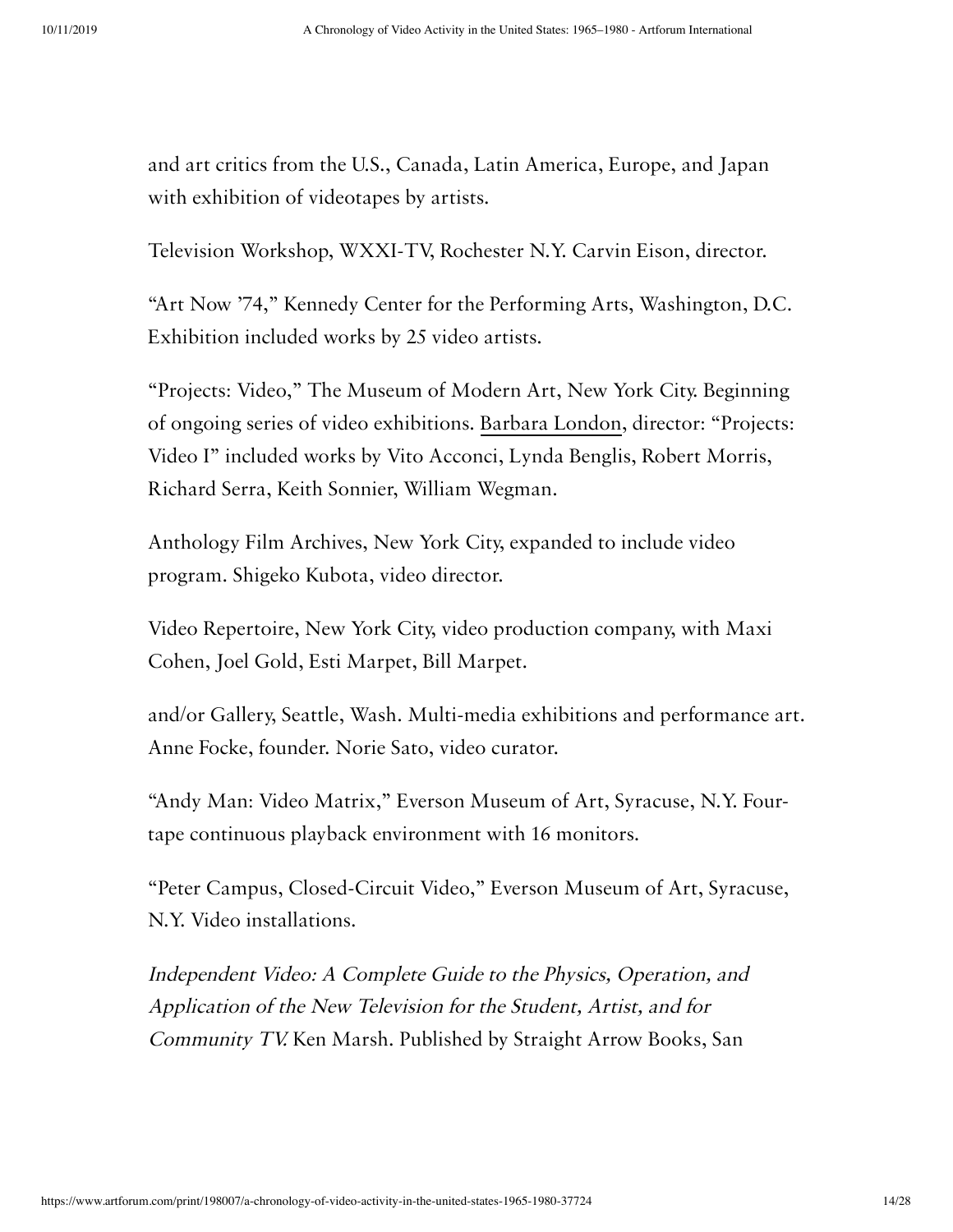Francisco, Calif. New Television Workshop. WGBH-TV. Boston, Mass. Fred Barzyk, director Dorothy Chiesa and Olivia Tappan, associate directors.

"Projekt '74—Aspekte internationaler Kunst am Anfrang der 70er Jahre," Wallraf-Richartz Museum, Kunsthalle and Kölnischer Kunstverein, Cologne, West Germany. Included exhibition section with videotapes and video installations. Over 40 American video artists represented. Wulf Herzogenrath, video director.

"Video Beam," projection system marketed by Advent Corporation: first video projection unit.

"Video and the Museum," Everson Museum of Art, Syracuse, N.Y. Workshops and conference for museum curators and administrators on role of video in museums. David Ross, organizer. Video Works by Juan Downey, Andy Mann, Nam June Paik, Ira Schneider.

"Women in Film and Video," State University of New York, Buffalo, N.Y. Inter-Media Art Center (IMAC), Bayville, N.Y. Production center. Michael Rothbard, director.

"CAPS Video Festival," Syracuse University, Syracuse, N.Y.

Second Routine, Allan Kaprow. Stefanotti Gallery, New York City, Video performance with David Antin, Anna Canepa, Joan Schwartz.

"Third Annual Women's Video Festival," Women's Interart Center, New York City.

Manhattan is an Island, Ira Schneider. Installation at The Kitchen, New York City, and the Everson Museum of Art, Syracuse, N.Y., 1977 shown at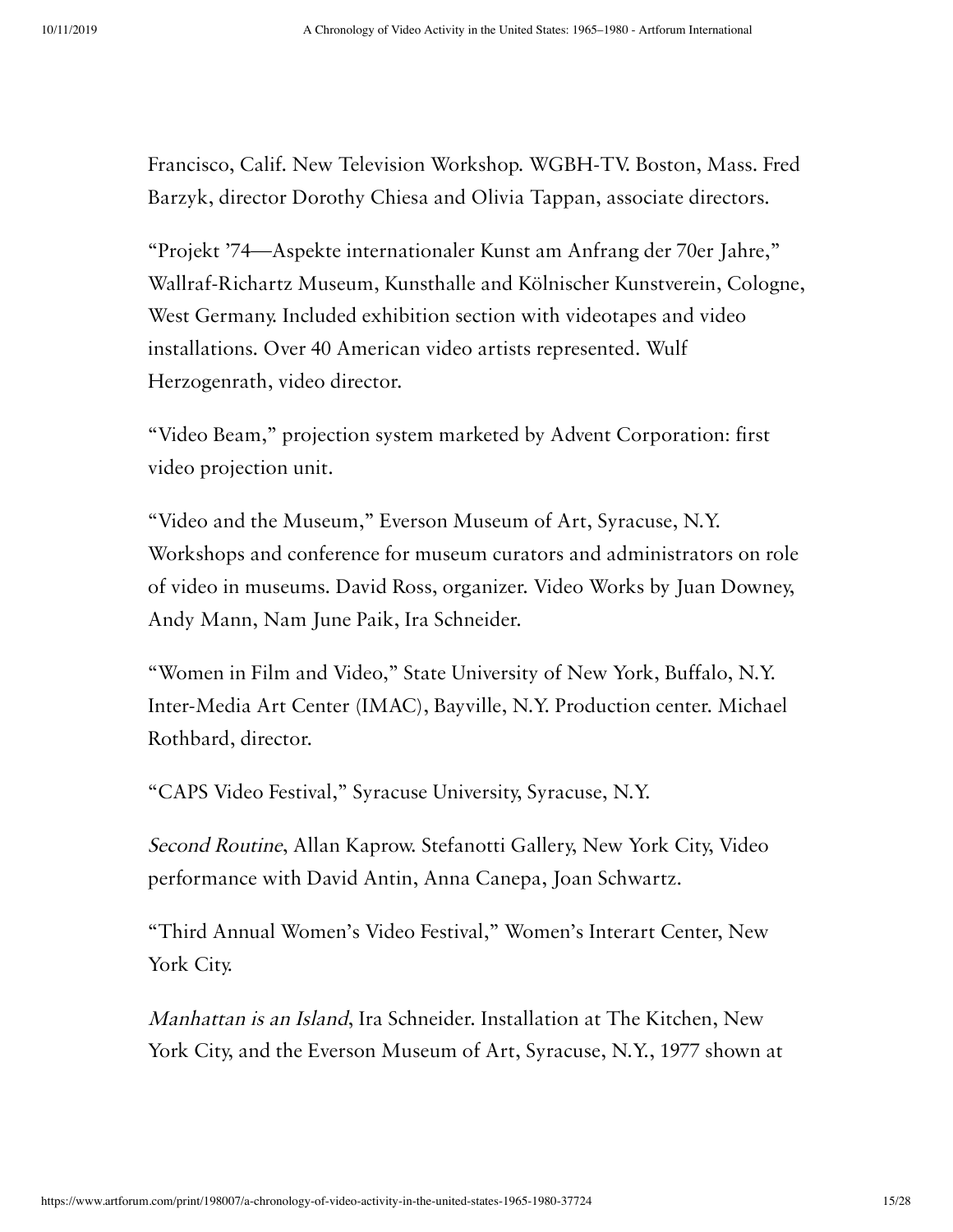Whitney Museum of American Art, New York City.

The Los Angeles Institute of Contemporary Art (LAICA), Los Angeles, Calif. Alternative artists' space with ongoing video exhibitions. Robert Smith, founding director.

Video installations at The Kitchen, New York City, by Peter Campus, David Cort, Tina Girouard, Frank Gillette, Ira Schneider.

La Mamella, San Francisco, Calif. Experimental art gallery emphasizing video. 1975 established Art Contemporary magazine: 1976 cable programming inaugurated by Willoughby Sharp; 1977 began Videozine, a taped periodical. Carl Loeffler, founding director.

#### 1975

"Video Art," Institute of Contemporary Art, University of Pennsylvania, Philadelphia, Pa. Exhibition documenting development of video art through videotapes and video installations, circulated to Contemporary Arts Center, Cincinnati, Ohio. Museum of Contemporary Art, Chicago, Ill.; Wadsworth Athenaeum, Hartford, Conn.; São Paulo Bienal. São Paulo, Brazil. Suzanne Delehanty, director, with Michael Quigley.

"First Annual Video Documentary Festival," Video Study Center, Global Village, New York City, John Reilly, festival director, Julie Gustafson, associate director.

Journal: Southern California Art Magazine, journal of The Los Angeles Institute of Contemporary Art, Los Angeles, Calif., covering video art.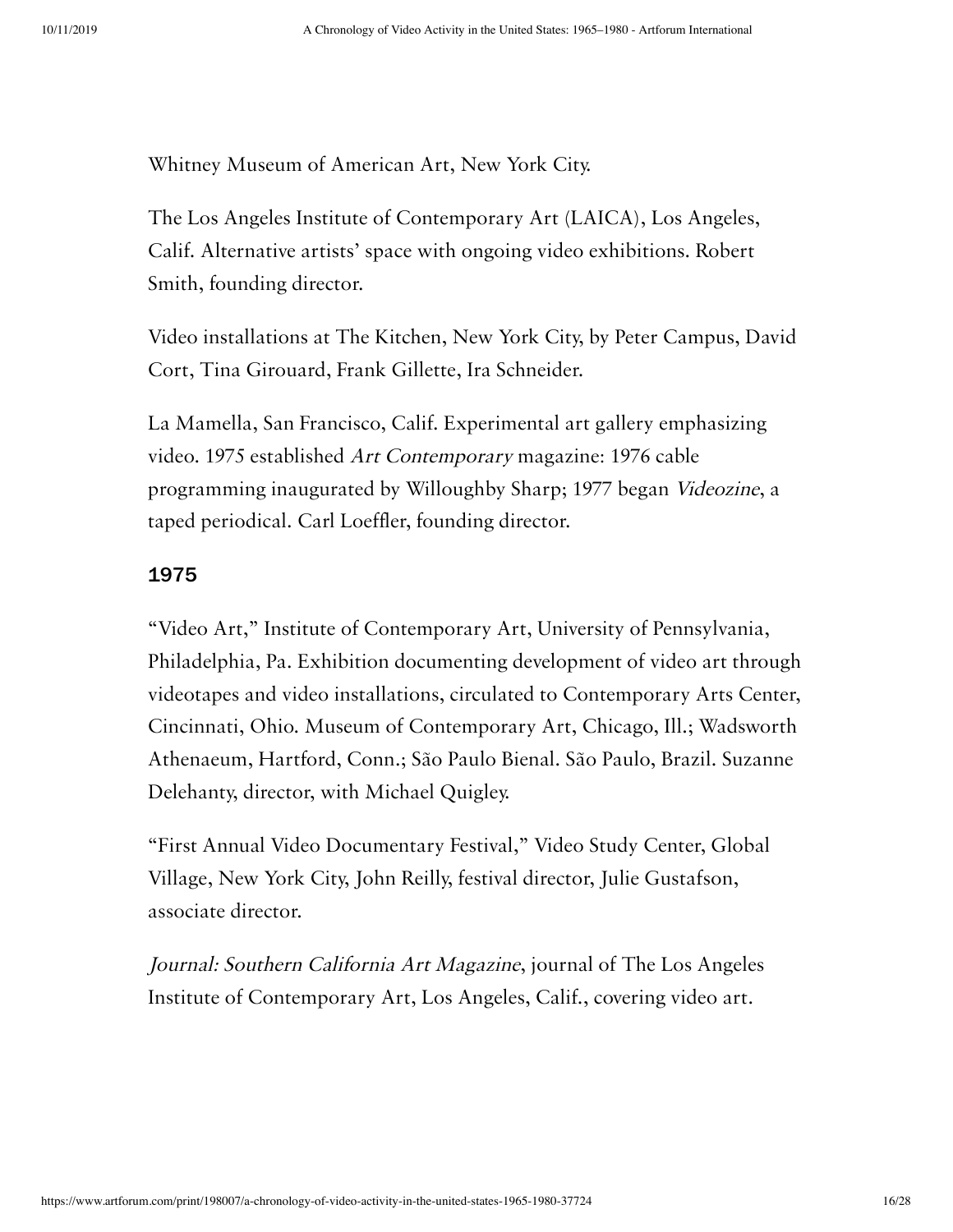Televisions magazine. The Washington Community Video Center. Washington D.C. Magazine devoted to television, legislature, and art.

"1975 Whitney Biennial," Whitney Museum of American Art, New York City. Included works by 18 video artists.

"Southland Video Anthology." Long Beach Museum, Long Beach, Calif. 50 hours of videotape programming by 65 California artists, beginning of ongoing video exhibition program and video production center at Long Beach Museum. David Ross, director of Television/Film, 1974–77; Nancy Drew, curator 1978–79; Kathy Huffman, video programmer 1978–79, curator, 1979–present.

"Video and Television Review" (VTR), The Television Laboratory at WNET/Thirteen, New York City. Yearly broadcast series of videotapes from America and abroad, 1979 renamed "Video and Film Review."

The Museum of Modern Art, New York City, began collection of artists' videotapes.

Sony introduced Betamax Home Video System.

Video installations at The Kitchen, New York City, by Peter Campus, David Cort, Davidson Gigliotti, Noel Harding, Julia Heyward, Beryl Korot, Shigeko Kubota, Mary Lucier, John Merrill, Ira Schneider, Steina and Woody Vasulka.

### 1976

Video Art. Beryl Korot and Ira Schneider, editors. Published by Raindance Foundation. First anthology of video art.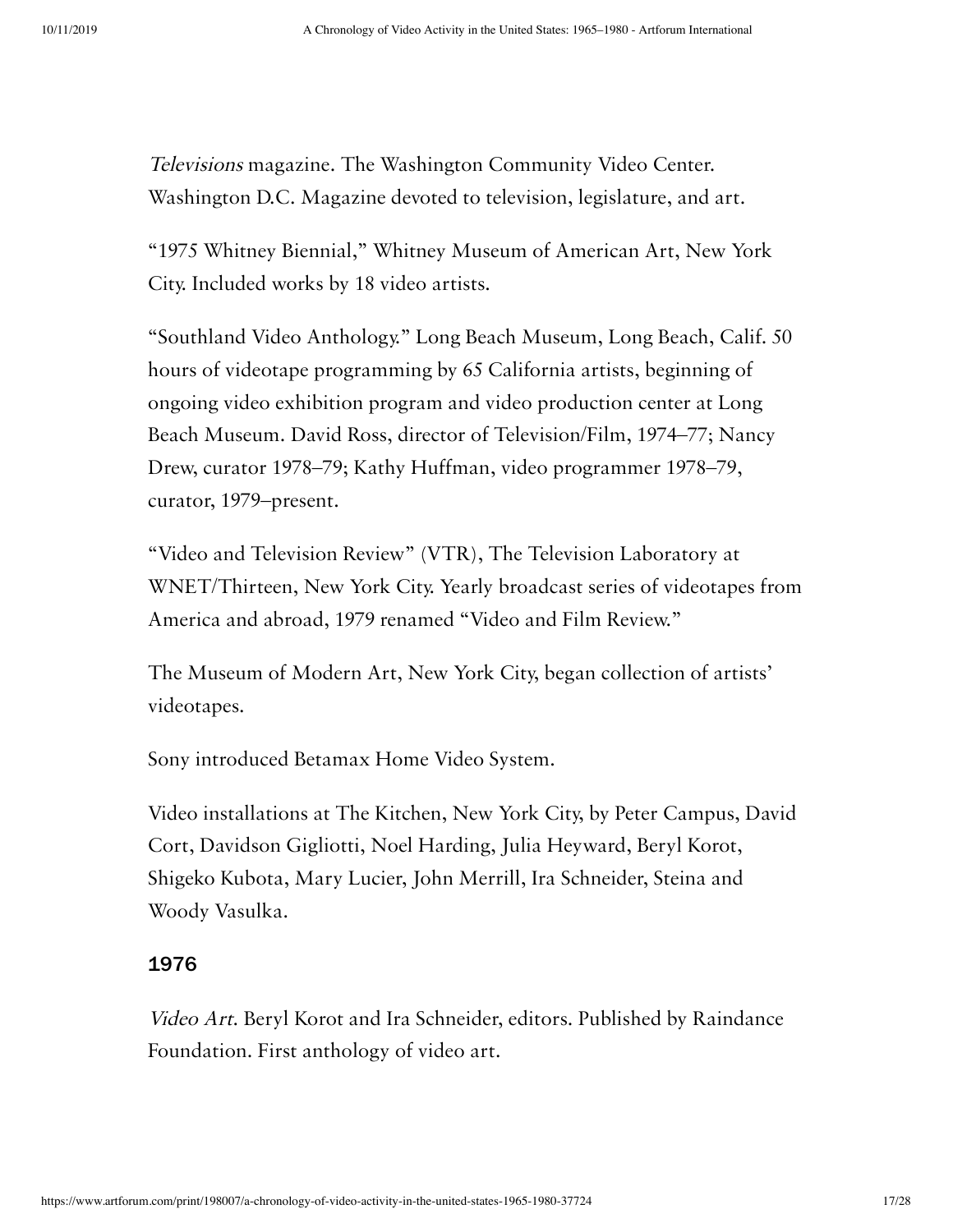Donnell Library, New York City, established collection of videotapes. Bill Sloan, director, with Mary Feldstein until 1978, with Michael Miller, 1979– present.

"Redefinitions: Film and Video," Whitney Museum of American Art, New York City. Lecture series on contemporary film and video. John Hanhardt, organizer, director, Film/Video department.

Franklin Furnace, New York City, Alternative space with archive, bibliography, exhibition, and performance programs, including video. Martha Wilson, director.

Boston Film/Video Foundation, Allston, Mass. Organization with screening and informational programs, production center, and distribution for independent New England film and videomakers.

Bay Area Video Coalition, San Francisco, Calif. Production organization for the independent video documentarian. Diane Waldron, founder.

"The Independent Producer, Public Television, and the New Technologies," Global Village, New York City. Annual series of conferences, workshops, and seminars for producers and public television representatives, held in different U.S. cities. John Reilly, director.

Cable Soho, New York City, formed after The Kitchen was cabled for Douglas Davis' performance, Three Silent and Secret Acts. Independent organization for experimentation and creative arts programming on cable television. First Board of Directors: Shridhar Bapal, Michael Berinet, Mark Brownstone, Russell Connor, Jaime Davidovitch, Arnold Klein, Suzanne Langle, Karen Mooney, Stephen Steichard, Ira Schneider, Robert Stearns,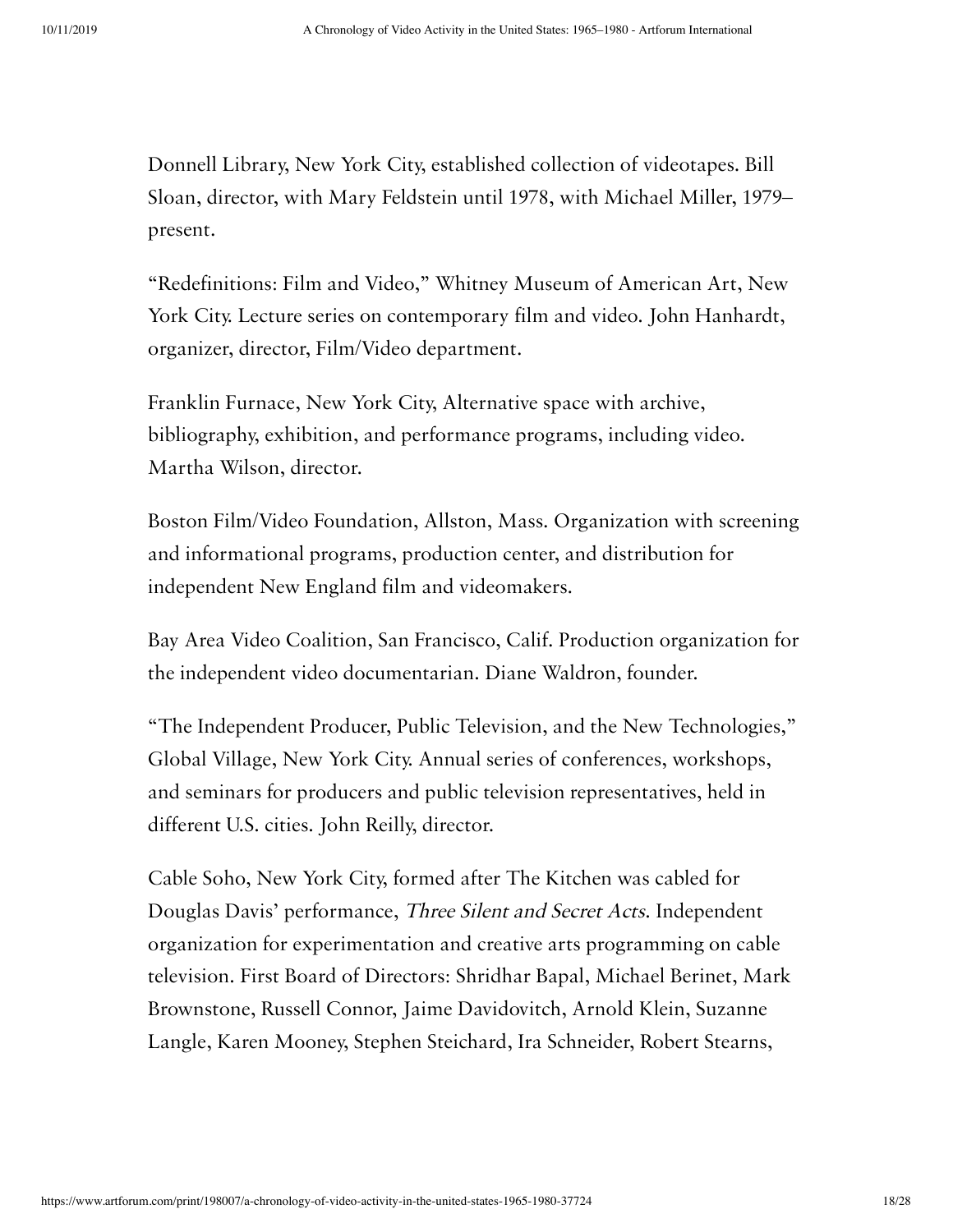John Tranya, Vov Wiegand, 1977 became Artists Television Network; Jaime Davidovitch, president.

"The Video Curriculum Development Project," developed by Jane Bell and Douglas Davis, with Rockefeller Foundation grants. 1979 became "International Network for the Arts."

Videography, commercial publication devoted to video, United Business Publications. With monty column on video art by Victor Ancona.

Video Installations at The Kitchen, New York City, by Vito Acconci, Bill and Louise Etra, Rita Myers, Lesley Schiff, Carolee Schneemann.

### 1977

"Documental 6," Kassel, West Gemrany. Exhibition included international retrospective of videotapes and video installations, with over 30 American artists' works. Wulf Herzogenrath, organizer. Videotapes also broadcast over Westdeutsches Rundfunk. Satellite performance broadcast with Joseph Beuys, Douglas Davis, Nam June Paik.

The Video Guide, Charles Bensinger, Video Information Publications, Santa Barbara, Calif. Video equipment manual.

"Phase I: Send Receive Satellite Network," Liza Bear and Keith Sonnier. One of the first satellite projects by independent video makers.

Southwest Alternative Media Project (SWAMP), Houston, Tex. Media Arts Center, originally associated with Rice Media Center at Rice University. Ed Hugetz, director.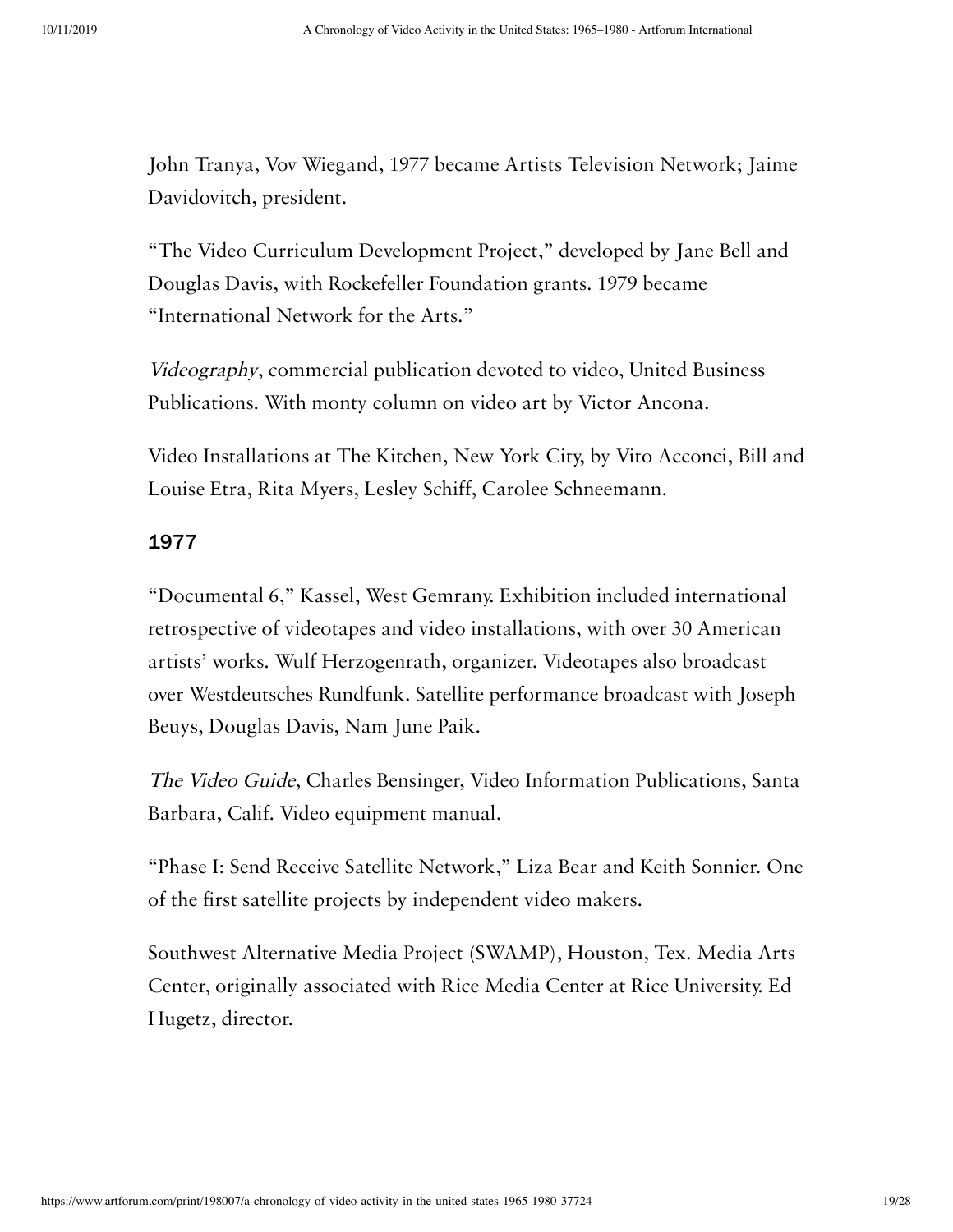Center for Non-Broadcast Television, Automation House, New York City. Production center for special interest programs with non-broadcast audiences. Steve Lawrence, program director.

"Artists' Showcase," WGBH-TV. Boston, Mass. Weekly broadcast program of artists' work.

Independent Documentary Fund established, WNET/Thirteen Television Laboratory, New York City, with grants from Ford Foundation and National Endowment for the Arts, to stimulate production of independent documentaries. Kathy Kline, coordinator. Broadcast outlet for Fund is the "Non-Fiction Television" series, aired by Public Broadcasting System.

Video installations at The Kitchen, New York City, by Peter Campus, Ed Ernswiller, Gerrit-Jan Frank, Paul Rutkowsky, Bill Viola.

### 1978

Magnavox, a unit of Philips of Netherlands Corporation introduced Magnavision videodisc player to limited test market in Atlanta, Ga. MCA Inc. simultaneously introduced catalogue of videodisc recordings. Compatible laser videodisc systems forthcoming in 1980–81 from Sony, Pioneer, Sanyo, MCA. Groove videodisc units expected from RCA, JVC, Zenith.

First conference of Alliance of Media Arts Centers, Pittsburgh, Pa. Hosted by Pittsburgh Filmmakers, Inc.

First meeting of New York State Media Alliance, Loeb Student Center, New York University, New York City.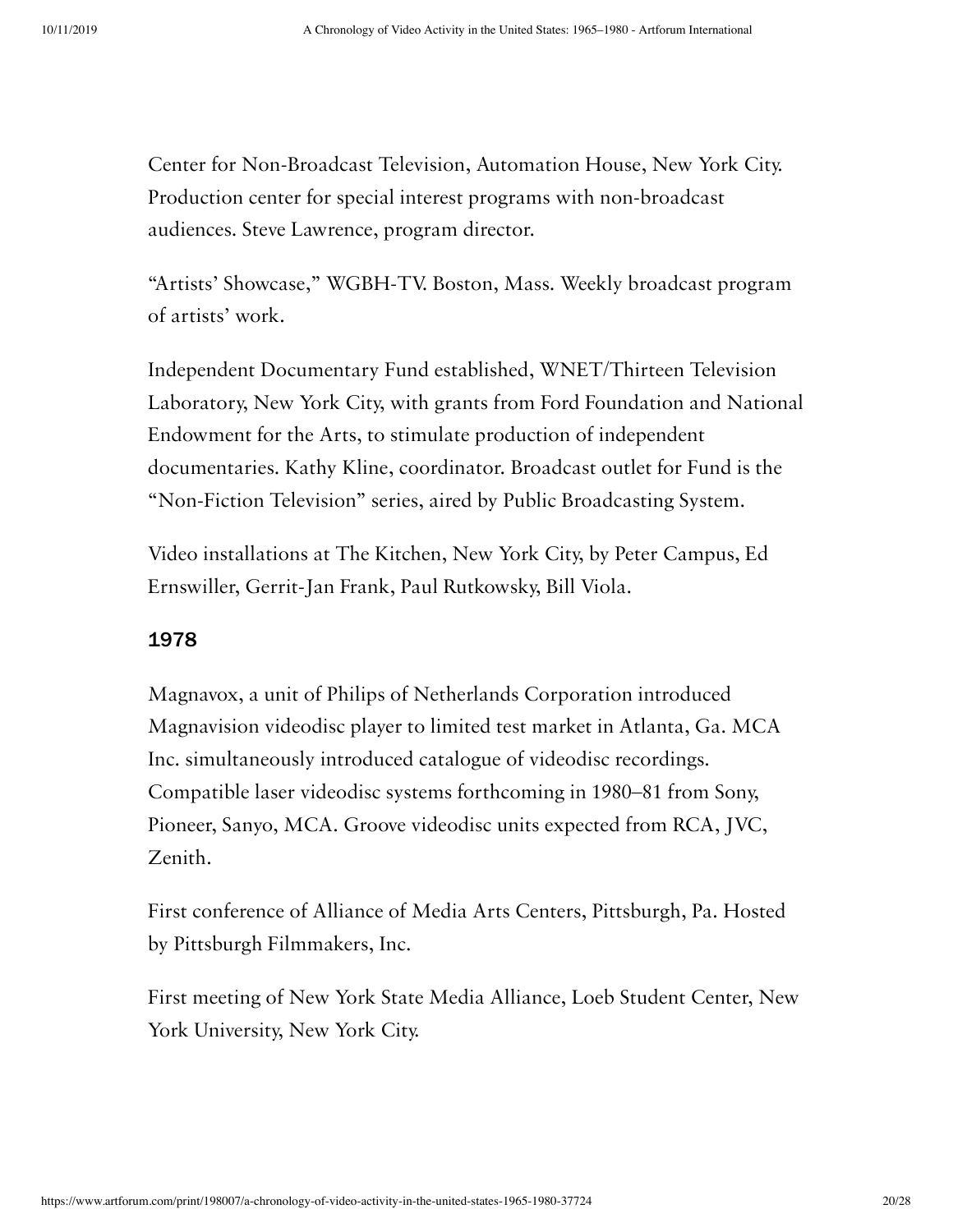New Artists' Video: <sup>A</sup> Critical Anthology, Gregory Ballcock, editor. Published by E.P. Dutton, New York City.

Soho Television, a project of the Artists' Television Network, New York City, initiated regular programming of artists' videotapes and videotaped performances on Manhattan Cable Television. Jaime Davidovitch, director.

"Vasulka: Steina—Machine Vision, Woody—Descriptions," Steina and Woody Vasulka, Albright Knox Art Gallery, Buffalo, N.Y. Exhibition of videotapes and video installations. Linda L. Cathcart, organizer.

"Video [Viewpoints,"](https://www.artforum.com/contributor/barbara-london) The Museum of Modern Art, New York City. Barbara London, organizer. Beginning of yearly lecture series by independent videomakers.

Video installations at The Kitchen, New York City, by Vito Acconci, Dara Birnbaum, Kit Fitzgerald and John Sanborn, Frank Gillette, Suzanne Kuffler, Mary Lucier, Stuart Marshall.

### 1979

Public Interest Video Network, independent production company financed by Urban Scientific and Educational Research (USER), purchased three hours on Public Television Broadcasting Service's new satellite distribution system and presented live coverage of the anti-nuclear demonstration held in Washington, D.C. on May 6. Broadcast by 20 U.S. stations, marking first time PBS carried live public affairs program whose editorial content was determined by an organization outside its own system. Kim Spencer, executive producer; Nick DiMartino, senior editor.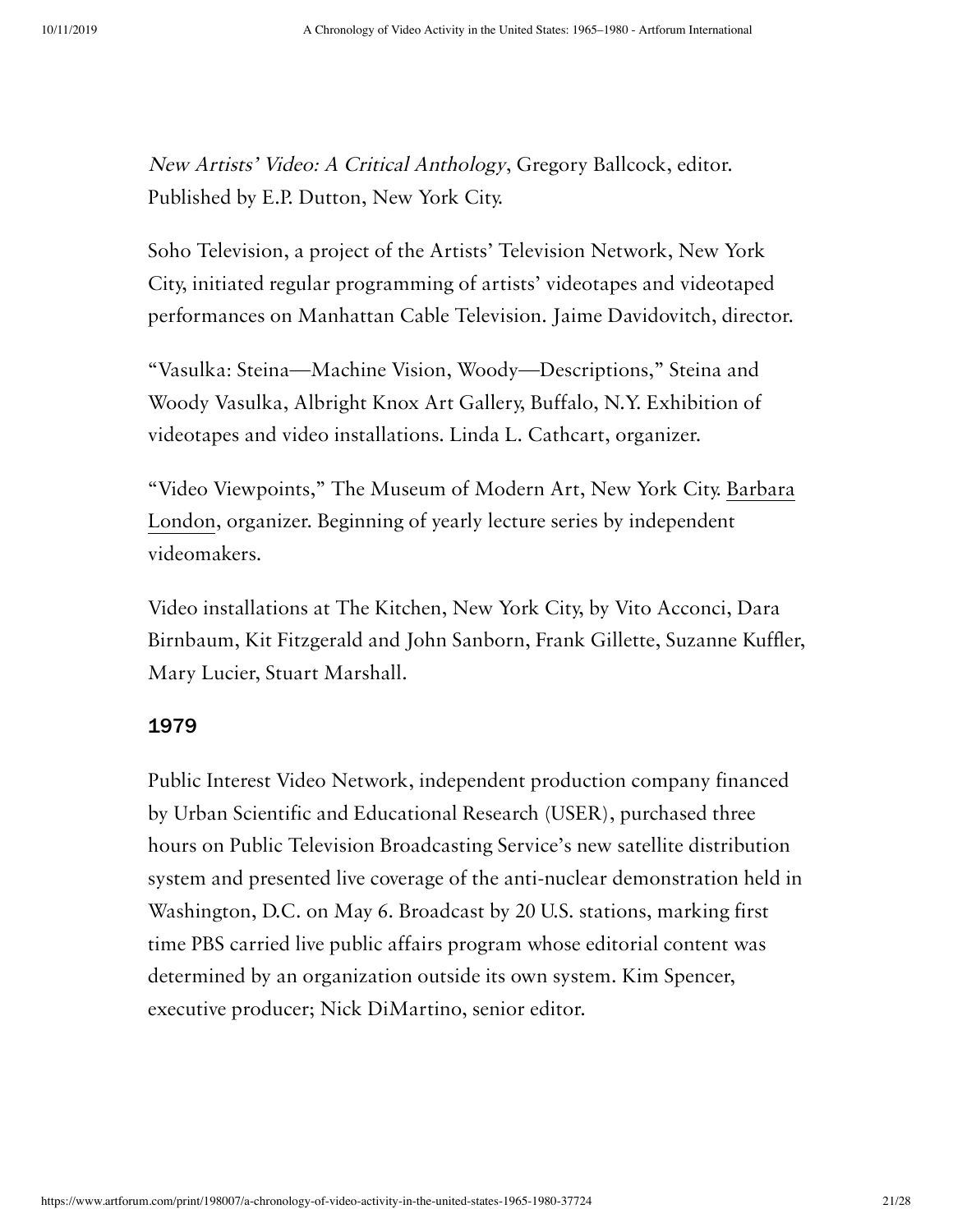"Everson Video Revue," Everson Museum of Art, Syracuse, N.Y. Exhibition with recent videotapes by over 50 artists. Richard Simmons, director.

"Re-Visions: Projects and Proposals in Film and Video," Whitney Museum of American Art, New York City. Video installations by David Behrman, Bill Beirne, Bob Diamond, Buky Schwartz, Robert Watts. Films by William Anastasi, Morgan Fisher, Michael Snow.

"Minnesota Landscapes," Peter Bradley, project director, KTCA-TV2, Minneapolis-St. Paul, Minn. Works commissioned by artists James Byrne, Steve Christianson, Davidson Gigliotti, Cynthea Neal, Steina Vasulka. Funded by grants from Jerome Foundation, National Endowment for the Arts, Minnesota State Arts Board.

A Public Trust: The Report of the Carnegie Commission on the Future of Public Broadcasting, Bantam Books, New York City.

Video installations at The Kitchen, New York City, by Brian Eno, Gary Hill, Antonio Muntadas, Steve Partridge, Steina Vasulka.

### 1980

"Pamplona-Grazalema: The Ritual of the Bull in Spain," video installation by Antonio Muntadas and Ginés Serrán Pagán in "New Images From Spain," Guggenheim Museum, New York. Margit Rowell, curator.

"Art at the Olympics," 1980 Olympic Winter Games, Lake Placid, N.Y. Videotapes by Skip Blumberg, Kit Fitzgerald and John Sanborn, Nam June Paik. Video installations by Wendy Clarke, Frank Gillette, Ira Schneider, Buky Schwartz.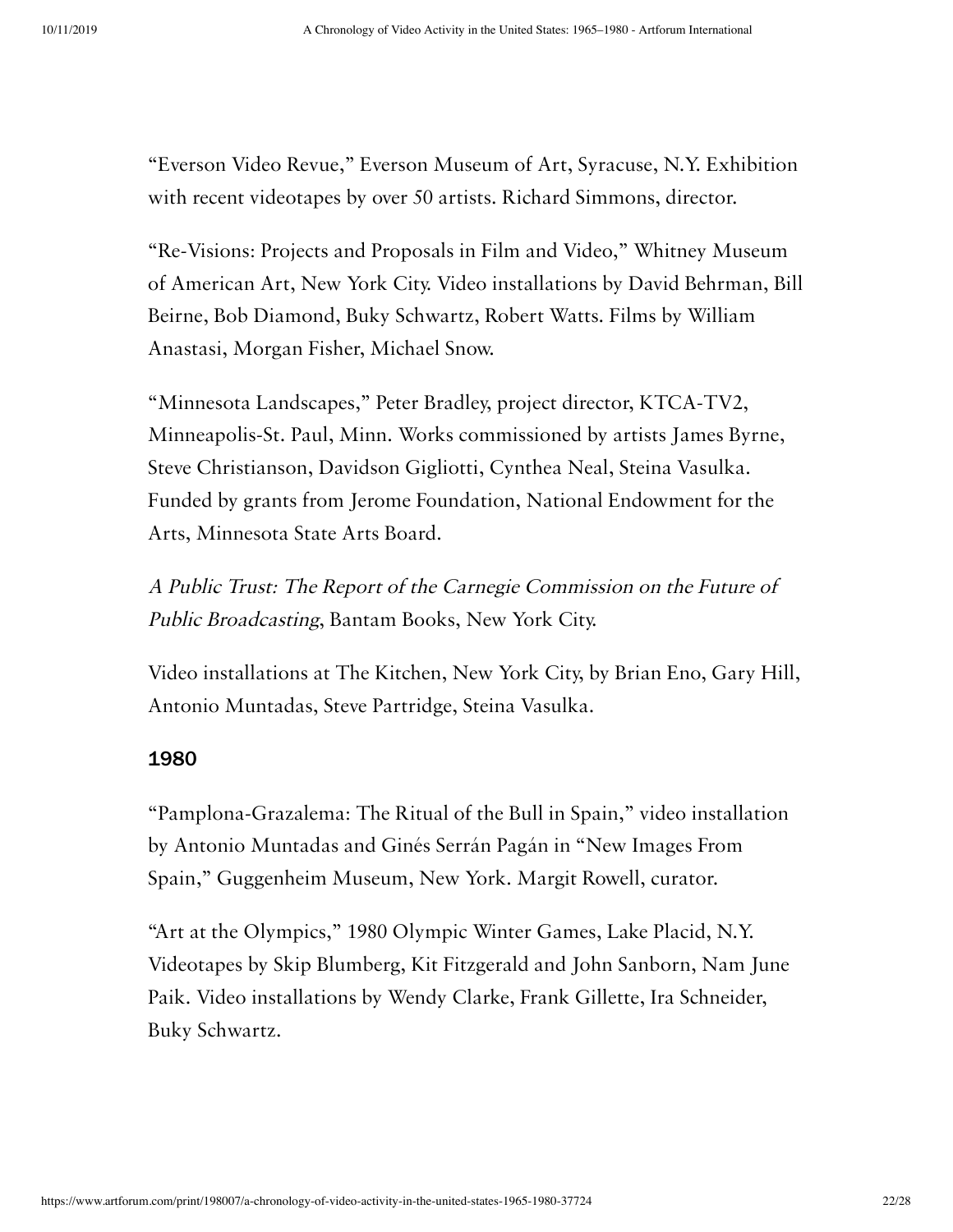"Love Tapes in New York," Wendy Clarke. Live interactive video installation exhibited and taped at World Trade Center, with selections shown on cable T.V. and WNET/Thirteen, New York City.

TV Magazine. Puiblished by Artists' Television Network and Jaime Davidovitch. Madeleine Burnside, editor. Magazine devoted to exploring the potential of T.V.

"Times Square Art Show," New York City. Presentation of installations, performance and video art. Collaborative projects, organizer.

Single-unit combination videotape camera/recorder, "Video Movie," announced by Sony for distribution in 1985. First low-cost, light-weight, contained camera unit.

Video installations at The Kitchen, New York City, by Vito Acconci, Antonio Muntadas.

Rockefeller Foundation to award grants of \$35,000 to six selected artists.

This chronology originally appeared in <sup>a</sup> briefer version in the catalogue accompanying "Video: New York, Seattle, and Los Angeles, " an exhibition which circulated in Japan under the auspices of The International Council of The Museum of Modern Art, New York City.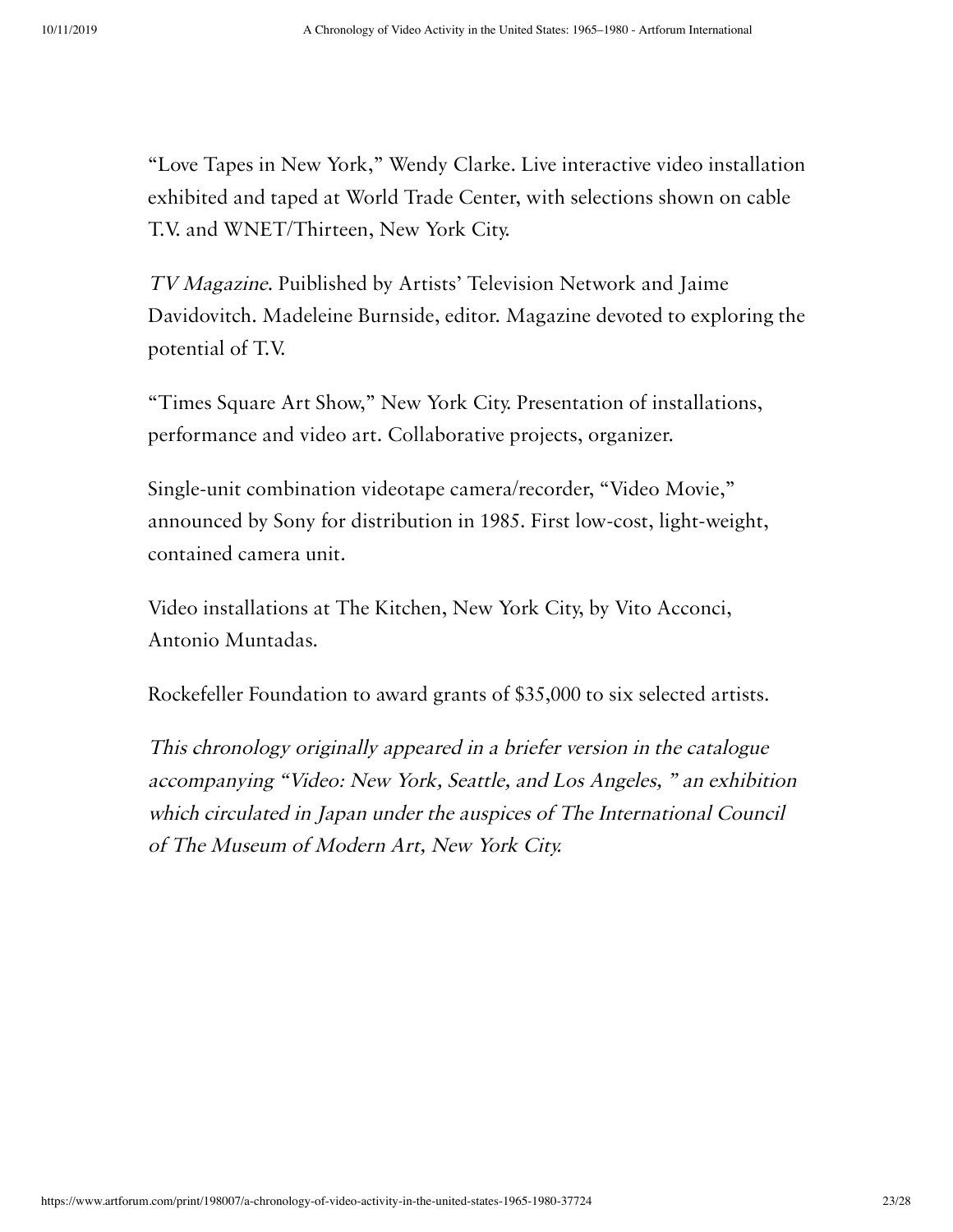#### A CHRONOLOGY OF **VIDEO ACTIVITY** IN THE UNITED STATES: 1965-1980

#### https://www.artforum.com/print/198007/a-chronology-of-video-activity-in-the-united-states-1965-1980-37724 24/28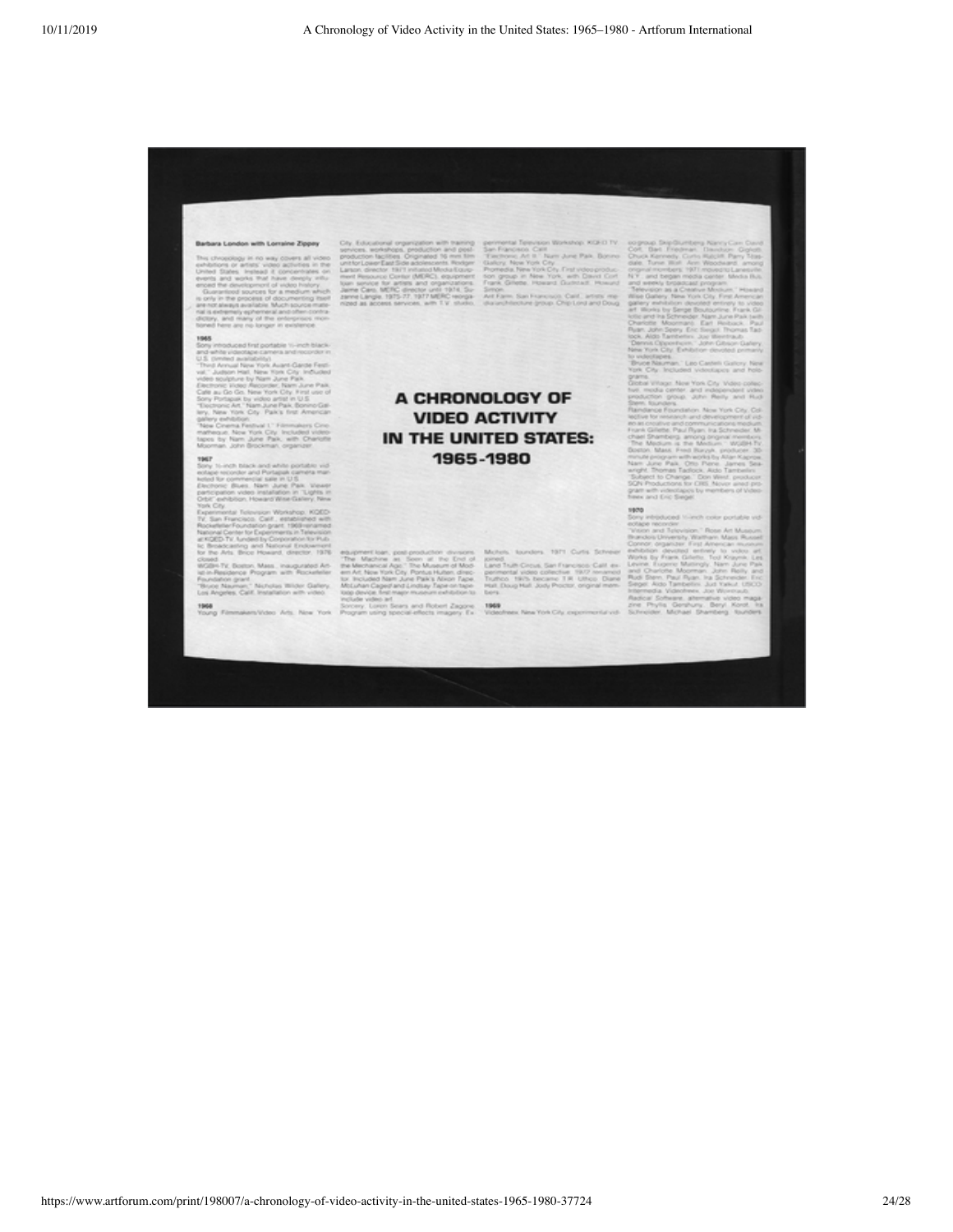MOCAL Sa

n Art

**CT-TV-N** 

1972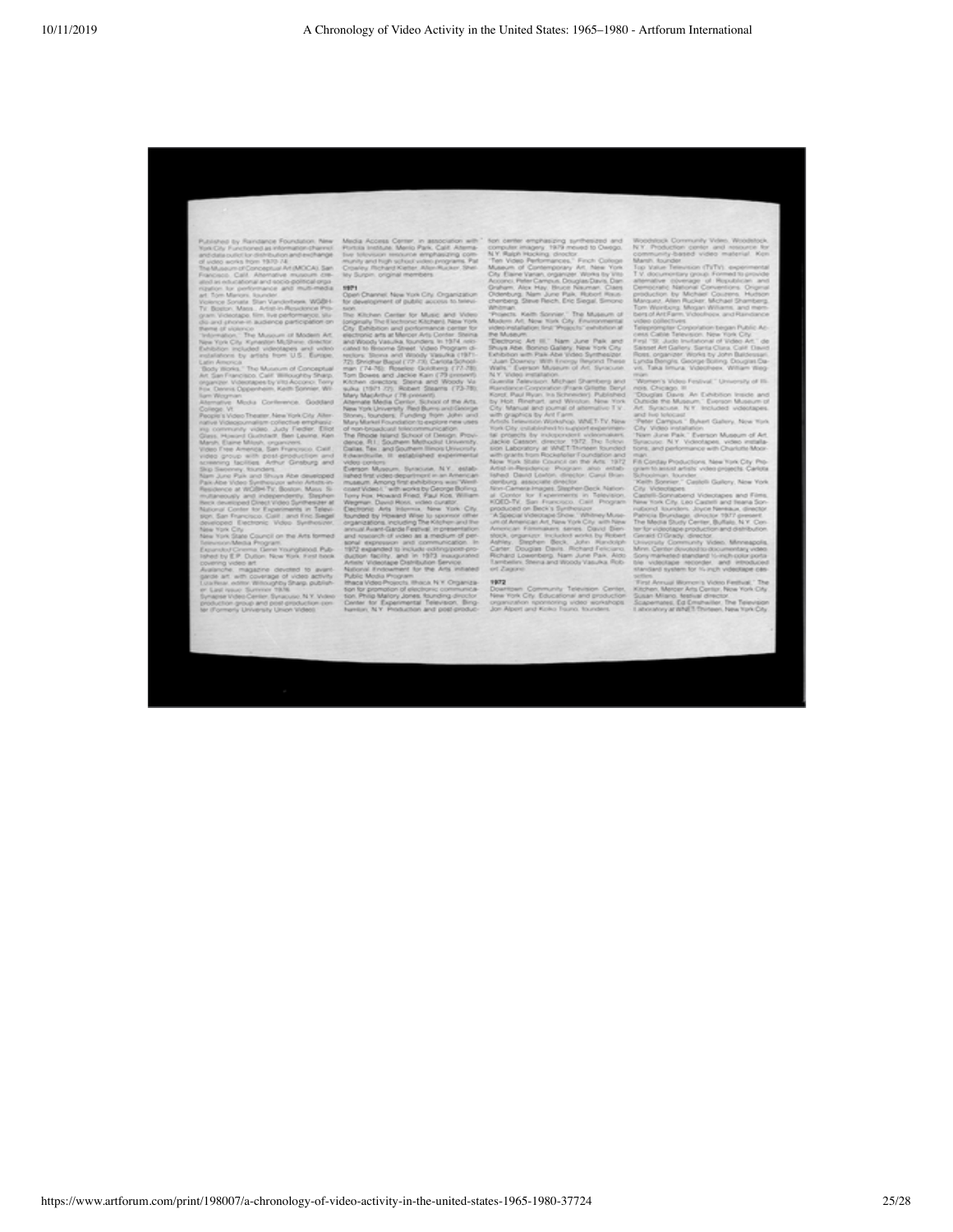#### tar:

**1974**